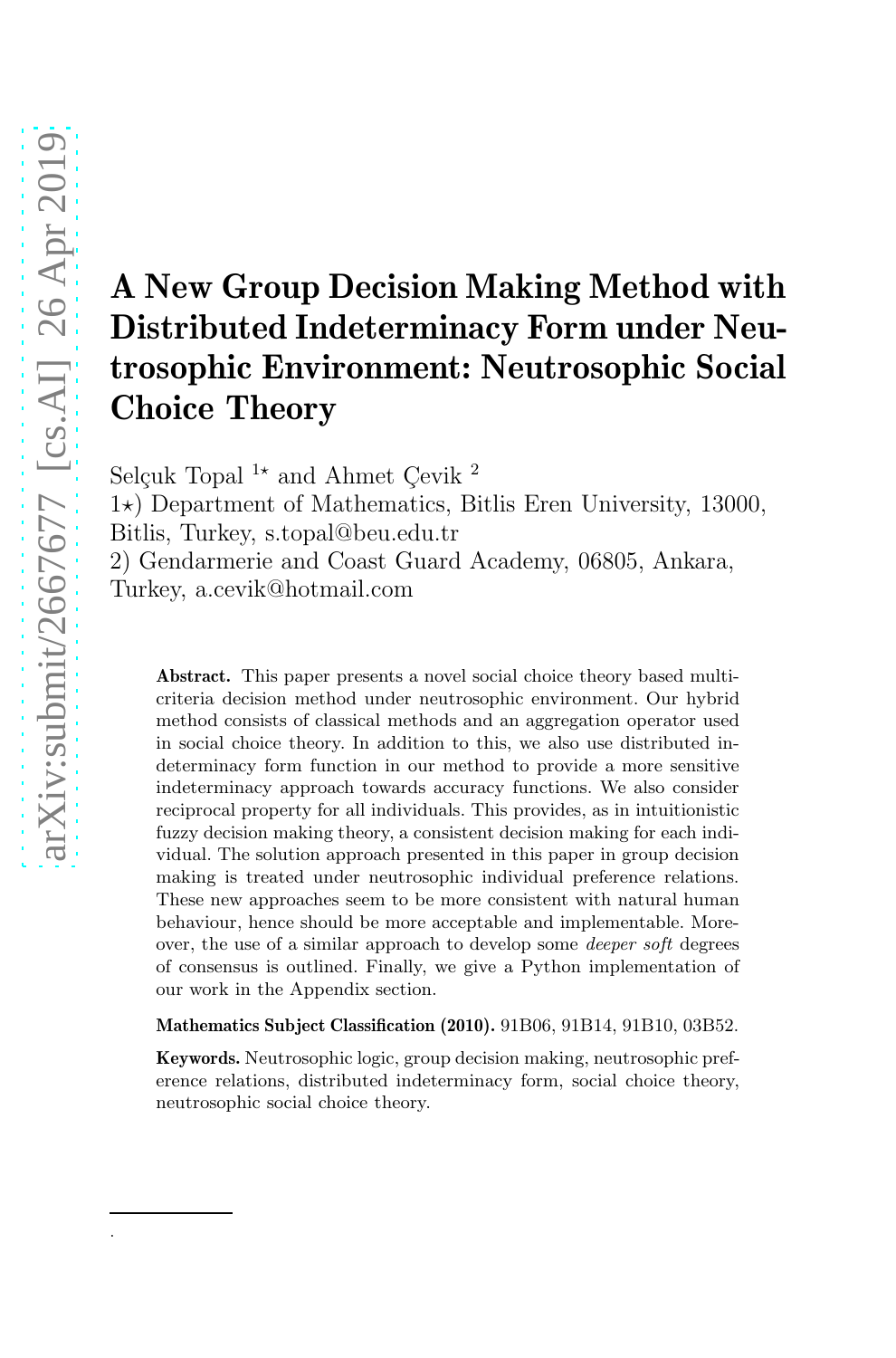## 1. Introduction

In classical set theory, an element either belongs or does not belong to the set, as the membership of elements in a set is interpreted in binary terms according to a divalent case. In fuzzy set theory, introduced by Zadeh [\[1\]](#page-12-0), the gradual assessment of the membership of elements in a set is permitted by a membership function valued in the real unit interval [0, 1]. In fuzzy set theory, classical divalent sets are usually called crisp sets. Fuzzy set theory is a generalization of the classical set theory. Intuitionistic fuzzy sets are sets whose elements have degrees of membership and non-membership. Intuitionistic fuzzy sets have been introduced by Atanassov [\[2\]](#page-12-1) as an extension of the notion of fuzzy set, which itself extends the classical notion of a set. Neutrosophic set theory is a generalization of the intuitionistic set, classical set, fuzzy set, paraconsistent set, dialetheist set, paradoxist set, tautological set based on Neutrosophy [\[3\]](#page-12-2). An element  $x(T, I, F)$  belongs to the set in the following way: it is true in the set with a degree of  $t \in [0, 1]$ , indeterminate with a degree of  $i \in [0,1]$ , and it is false with a degree of  $f \in [0,1]$ . Especially recently, neutrosophy found a significant degree of applications and attracted attention. Ye [\[6,](#page-12-3) [7,](#page-12-4) [8,](#page-12-5) [9,](#page-13-0) [10,](#page-13-1) [11,](#page-13-2) [12,](#page-13-3) [13,](#page-13-4) [14,](#page-13-5) [15,](#page-13-6) [16,](#page-13-7) [17,](#page-13-8) [18,](#page-13-9) [19\]](#page-13-10), Lui and his colleagues [\[20,](#page-13-11) [21,](#page-13-12) [22,](#page-13-13) [23,](#page-13-14) [25,](#page-14-0) [26,](#page-14-1) [27,](#page-14-2) [28\]](#page-14-3), Biswas and his colleagues [\[29,](#page-14-4) [30,](#page-14-5) [31,](#page-14-6) [32,](#page-14-7) [33,](#page-14-8) [34,](#page-14-9) [35\]](#page-14-10), Mondal and his colleagues [\[36,](#page-14-11) [38,](#page-14-12) [39,](#page-14-13) [40\]](#page-15-0), Zang and his colleagues [\[41,](#page-15-1) [42,](#page-15-2) [43,](#page-15-3) [44,](#page-15-4) [45,](#page-15-5) [46,](#page-15-6) [47\]](#page-15-7) published many papers containing significant and innovative methods on decision making under neutrosophic environment.

In our work, we determine rational social choice solely by the preferences of individuals in a society. A rational choice is possible only if every individual in the society is rational. Social choice theory investigates solutions to the problem of making a collective decision on a fair and democratic ground. The main purpose and subject area of social choice theory is to study the decision making problem for collectives to make a collective decision in a democratic manner. Of course our main concern will be to devise a method to make a cumulative decision rather than judging how fair the decisions of individuals are. The collective decision will manifest itself in neutrosophic values that the individuals assign for the preferences. Every individual is assumed to be able to assign to every preference some neutrosophic comparison value as pairs. We benefit from fuzzy and intuitionistic fuzzy social choice in solving the decision problems concerning neutrosophic social choice. Some of the most well known works in fuzzy social choice and fuzzy decision making can be found in [\[48,](#page-15-8) [49,](#page-15-9) [50,](#page-15-10) [51,](#page-15-11) [52,](#page-15-12) [53\]](#page-15-13). For the intuitionistic fuzzy choice, we refer the reader to [\[54,](#page-15-14) [55,](#page-15-15) [56\]](#page-15-16). Many of the computational social choice theories that have been studied are based on rational individuals and their consistent preferences. Knowing the fact that the consistency of these pairwise comparisons forms the main theme, such theories devise appropriate methods based on the winner of the consensus of the group or based on an ordering of preferences with respect to a priority as a result of the voting of each individual. In any social choice, the consensus winner is defined as the choice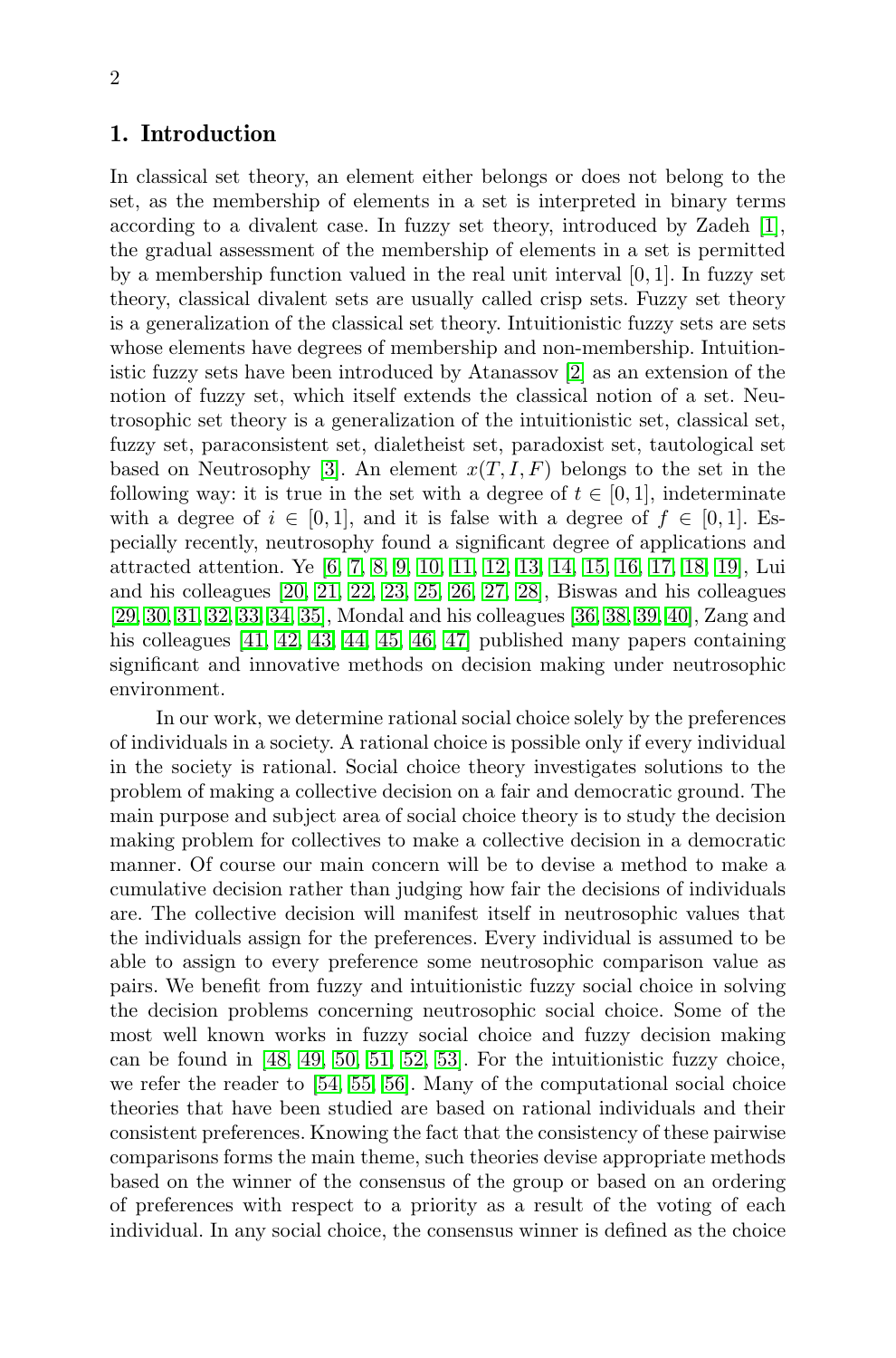of the dominant individual or the collective decision of rational individuals. The goal is to determine the best preference picked by the group. For the fuzzy solutions of finding a consensus, we refer the reader to Kacprzyk and Nurmi [\[57\]](#page-15-17). We introduce a mathematical model for determining a consensus winner after a collective decision, in case there is any In case of otherwise, we present a model which orders the preferences with respect to their weights. We also give an example the last part of the paper to explain the model better.

#### 2. Fundamental definitions

Here, we give some definitions of fundamental concepts related to our study scope such as fuzzy set, intuitionistic fuzzy set (IFS), neutrosophic set and single-valued neutrosophic set.

**Definition 2.1.** [\[1\]](#page-12-0) Given a universal set  $U$ , with a generic element denoted by x, a fuzzy set  $X$  in  $U$  is a defined as a set of ordered pairs:

 $X = \{(x, \mu_X(x)) | x \in U\}$  where  $\mu_X : U \mapsto [0, 1]$  is called the membership function of A and  $\mu_X(x)$  represents the degree of membership of the element  $x$  in  $X$ .

**Definition 2.2.** [\[2\]](#page-12-1) An intuitionistic fuzzy set X over a universe of discourse U is represented as:

 $X = \{(x, \mu_X(x), \nu_X(x)) | x \in U\}$  where  $\mu_X : U \mapsto [0, 1]$  and  $\nu_X :$  $U \mapsto [0, 1]$  are called respectively the membership function of A and the non-membership function of  $A$  for  $x$  in  $X$ . The degree of non-membership of the element x in X is normally defined as  $\mu_X(x) = 1 - \nu_X(x)$ .

Definition 2.3. [\[3,](#page-12-2) [4\]](#page-12-6) Let U be a universe of discourse, then a *neutrosophic set* is defined as:

$$
N = \{(x, T(x), I(x), F(x)) : x \in U\}
$$

which is identified by a truth-membership function  $T_N : U \longmapsto ]0^-, 1^+]$ , indeterminacy-membership function  $I_N: U \longmapsto ]0^-, 1^+[$  and falsity-membership function  $F_N: U \longrightarrow ]0^-, 1^+[$ .

Definition 2.4. [\[3,](#page-12-2) [4\]](#page-12-6) Let U be a universe of discourse, then a *single valued neutrosophic set* is defined as:

$$
N = \{(x, T(x), I(x), F(x)) : x \in U\}
$$

where, a truth-membership function  $T_N : U \longrightarrow [0, 1]$ , indeterminacy-membership function  $I_N : U \longrightarrow [0, 1]$  and falsity-membership function  $F_N : U \longrightarrow [0, 1]$ with  $0 \leq T_N(x) + I_N(x) + F_N(x) \leq 3$ . A single-valued neutrosophic number (SVNN) is denoted by a  $a = (T, I, F)$ .

Definition 2.5. [\[5\]](#page-12-7) Let a be a single-valued neutrosophic number, an *accuracy function* H of a single-valued neutrosophic number can be represented as follows: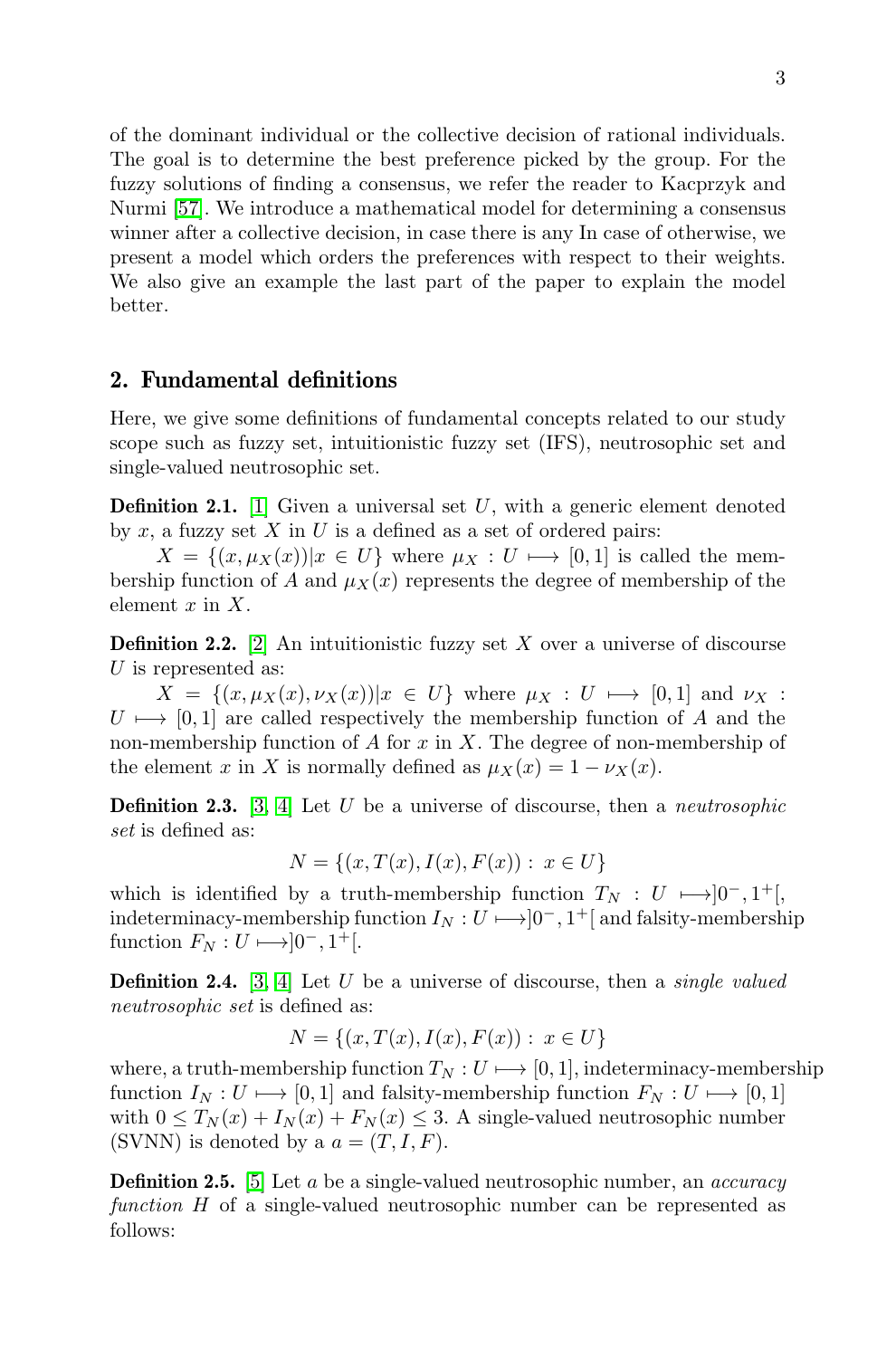$$
H(a) = \frac{1 + T_a - I_a(1 - T_a) - F_a(1 - I_a))}{2}
$$

where for all a,  $H(a) \in [0,1]$ . H is a order relation which gives an accuracy score of information of a. If  $H(a_1) = H(a_2)$ , then  $a_1 = a_2$ , that is, they have the same information. If  $H(a_1) < H(a_2)$ , then  $a_2$  is larger than  $a_1$ , denoted by  $a_1 < a_2$ .

#### 3. Accuracy function and distributed indeterminacy form

We would like to discuss the accuracy function  $H$  used so far in almost all papers in neutrosophic studies. For a neutrosophic value, the accuracy function H is calculated by the values  $T$ , I and F. However, in a process of making a decision, such independent values may not yield results consistent with the decision-making process on objects. Suppose, one has truth, falsity and indeterminacy applied on a concept (or idea). We can not speak about these truth values by eliminating the indeterminacy. The reason is that we make a decision on the basis of including indeterminacy and the truth-maker gives the values by taking into account the indeterminacy. Sorensen [\[58,](#page-16-0) [59,](#page-16-1) [60\]](#page-16-2), who published some papers on truth-maker theory, buries the theory of indeterminacy in the truth-maker theory. In a similar approach, we desire to calculate the the accuracy function by considering the indeterminacy as dependent on T and F. The direct application of this idea to neutrosophic decision making helps us to approximate the outcomes with a better precision by distributing the indeterminacy on neutrosophic values. Let  $H$  be an accuracy function. This time we reflect the indeterminacy value on the truth and falsity values by the following way: let  $a = (T_a, I_a, F_a)$  be a single valued neutrosophic number with truth value  $T_a$ , indeterminacy value  $I_a$ , and falsity value  $F_a$ . *Distributed Indeterminacy Form* (DIF) of a is  $a_{DIF} = (T_a - T_a I_a, 0, F_a - F_a I_a)$ . Here, we distribute indeterminacy effect on truth and falsity. In other words, we decrease the power of truth and falsity in proportion to the magnitude of indeterminacy. Our aim here is to determine how the value of truth and falsity is affected by the growth of indeterminacy. We give an example to an accuracy function H. Despite that  $H(0.5, 0.5, 0.6) = 0.475$ , we have that  $H(0.5, 0.6, 0.6) = 0.48$ . In other words, even though the precision should have been decreased when the indeterminacy increases, we observe here the opposite. This at first might seem contradictory but the situation will become clear in a moment. Therefore, DIF gives us a method to keep a neutrosophic number as least as possible in the ordering of the preferences in proportional to the increment of the indeterminacy value, provided that the truth or falsity values are fixed.

Self Comparison. Any comparisons on the same alternative should be assigned as an balanced value by rational individuals. The values 0.5, (0.5, 0.5), and (0.5, 0.5, 0.5) are assigned respectively for self-comparison by individuals in fuzzy set, intuitionistic fuzzy set and neutrosophic set. Assigned self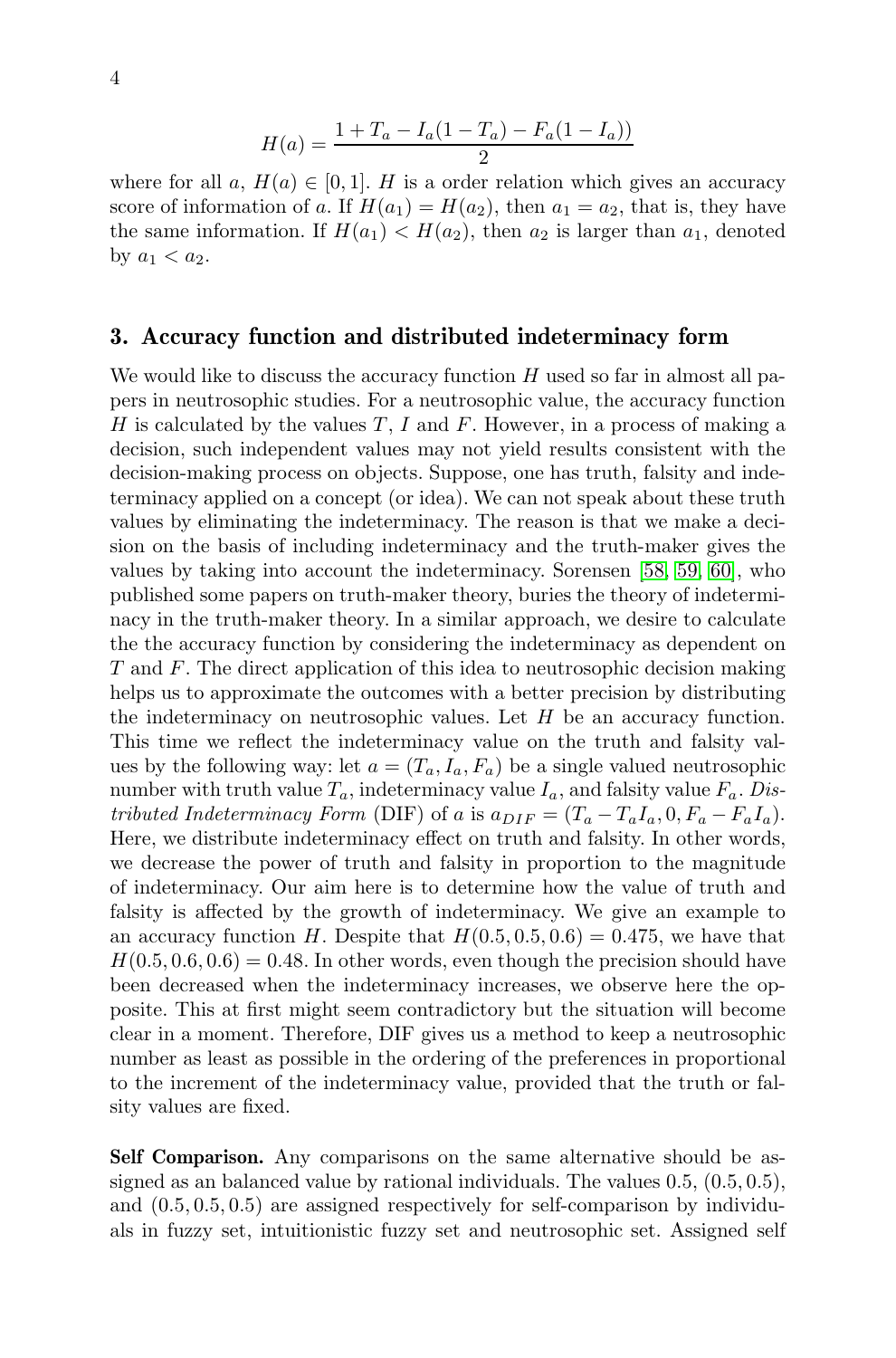comparison of a neutrosophic value a is  $(0.5, 0.5, 0.5)$  and outcome of this number under H function is naturally  $H(a) = 0.5$ . The DIF of this value is  $a_{DIF} = (0.25, 0, 0.25)$  and  $H(0.25, 0, 0.25) = 0.375$ . This in turn gives us a result quite different from self-comparison. One of the most important reasons that we introduce the distributed indeterminacy concept is the effect of indeterminacy over the other two values, i.e truth and falsity. Moreover, we would like to see this effect as a rational assignment in the self-comparison process, so we would like to use the triplet  $(0.5, 0.0, 0.5)$  instead of  $(0, 5, 0.5, 0.5)$ . As it can be seen, we pull the indeterminacy factor down to zero. Moreover, the DIF of  $(0.5, 0, 0.5)$  is equal to itself, that is  $(0.5, 0, 0.5)$ . Furthermore, the image of  $(0.5, 0, 0.5)$  under the function H takes the value 0.5, which is just the appropriate value for the self-comparison process.

#### 4. Reciprocal property and hesitation function

#### 4.1. Reciprocal property in fuzzy theory

[\[61\]](#page-16-3) A fuzzy preference relation  $R = (r_{ij})$  on a finite set of alternatives X is a relation in  $X \times X$  that is characterised by a membership function  $\mu_R : X \times X \longmapsto [0, 1]$ . Pairwise comparisons concentrate simply on two alternatives at a time which enable individuals when expressing their preferences. If an individual prefers an alternative  $x_i$  to another alternative  $x_j$ , then she/he should not simultaneously prefers  $x_j$  to  $x_i$ . Then, the comparison outcomes preference of an alternative numerical representation into a reciprocal preference relation R is:

$$
r_{ij} = 1 \Leftrightarrow x_i \succ x_j
$$
  
\n
$$
r_{ij} = 0 \Leftrightarrow x_j \succ x_i
$$
  
\n
$$
r_{ij} = 0.5 \Leftrightarrow x_j \sim x_i
$$

Binary crisp preference relations or [0, 1]-valued (fuzzy) preference relations are used in fuzzy social choice theory.  $x_{ij} = 1$  shows the absolute degree of preference for  $x_i$  over  $x_j$ . A definite preference for  $x_i$  over  $x_j$  is  $r_{ij} \in (0.5, 1)$ . Indifference between  $x_i$  and  $x_j$  is  $r_{ij} = 0.5$ . Reciprocal [0, 1]-valued relations  $(R = (r_{ij}; \forall i, j : 0 \leq r_{ij} \leq 1, r_{ij} + r_{ji} = 1)$  are constantly used in fuzzy set theory for representing preferences.

#### 4.2. Reciprocal property and hesitation function in intuitionistic fuzzy theory

[\[62\]](#page-16-4) An intuitionistic fuzzy preference relation P on a finite set of alternatives  $X = \{x_1, ..., x_n\}$  is characterised by a membership function  $\mu_P$ :  $X \times X \longrightarrow [0, 1]$  and a non-membership function  $\nu_P : X \times X \longrightarrow$  such that  $0 \le \mu_P(x_i, x_j) + \nu_P(x_i, x_j) \le 1, \forall (x_i, x_j) \in X \times X$ . As is in a fuzzy preference relation, an intuitionistic fuzzy preference relation is represented by a matrix  $P = (p_{ij})$  with  $p_{ij} = \langle \mu_{ij}, \nu_{ij} \rangle, \forall i, j = 1, 2, ..., n$ . Obviously, when the hesitancy function is the null function we have that  $\mu_{ij} + \nu_{ij} = 1 \ (\forall i, j)$  and the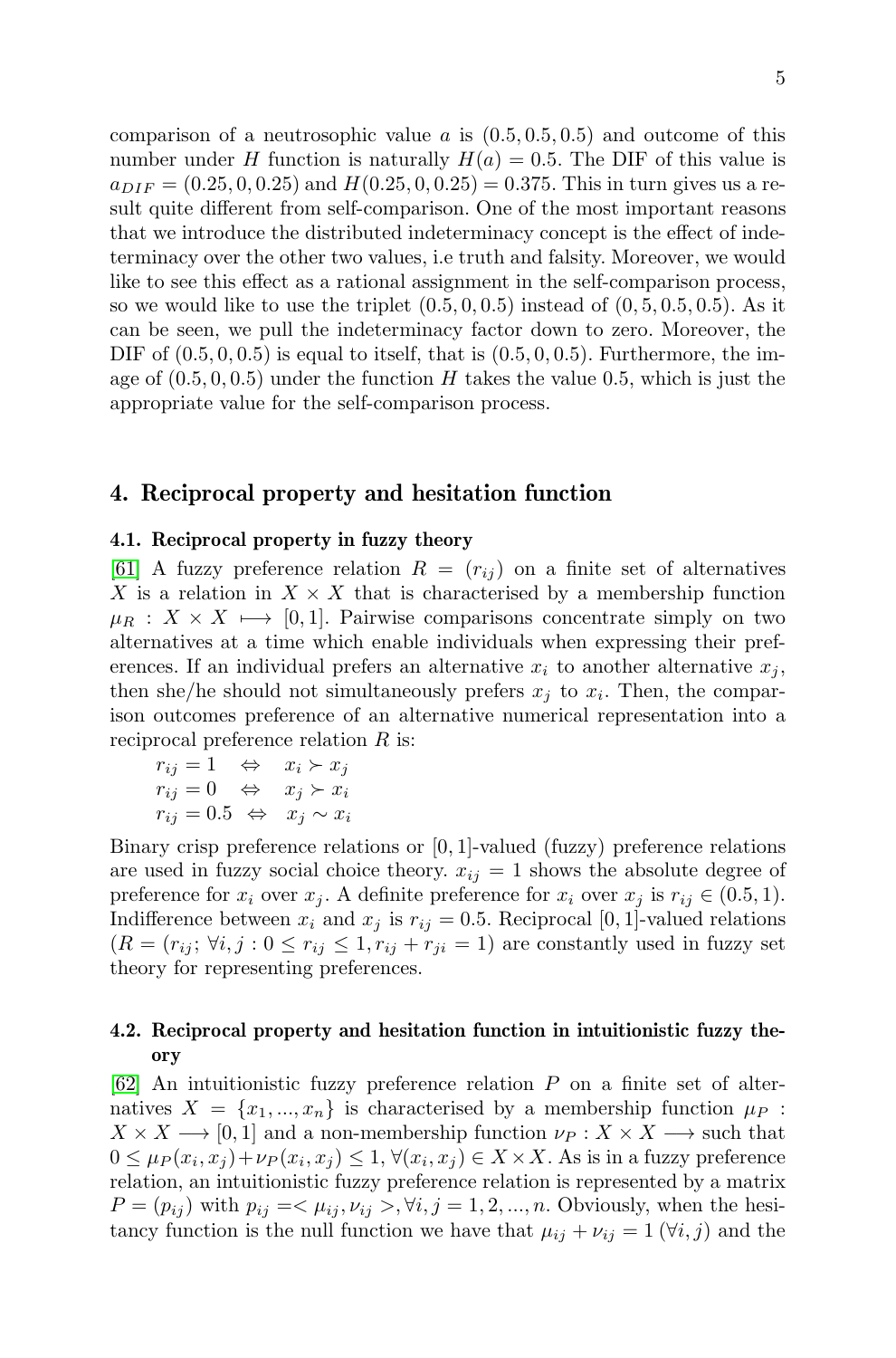intuitionistic fuzzy preference relation  $P = (p_{ij})$  is mathematically equivalent to the reciprocal fuzzy preference relation  $R = (r_{ij})$ , with  $r_{ij} = \mu_{ij}$ . An intuitionistic fuzzy preference relation is referred to as reciprocal when the following additional conditions are imposed:

(i) 
$$
\mu_{ii} = \nu_{ii} = 0.5, \forall i \in \{1, ..., n\}.
$$

(ii) 
$$
\mu_{ij} = \nu_{ji}, \forall i, j \in \{1, ..., n\}.
$$

In intuitionistic fuzzy studies, the relations do not have to have reciprocity but must satisfy  $r_{ij} \leq 1-r_{ji}$  due to intuitionistic index. In other words, for an IFS A,  $\pi_A(x)$  determined by the following expression:  $\pi_A(x) = 1 - \mu_A(x) - \nu_A(x)$ is called the hesitancy degree of the element  $x \in X$  to the set A, and  $\pi_A(x) \in [0,1], \forall x \in X.$ 

#### 4.3. Reciprocal property and hesitation function in neutrosophy theory

Let  $S = \{s_1, s_2, s_3, ..., s_n\}$  be a set of alternatives (or options) and m be set of individuals. Each individual declares his or her own preferences over S which are represented by an individual neutrosophic preference relation  $R_k$ such that:

$$
N_{R_k}: S \times S \longrightarrow [0,1] \times [0,1] \times [0,1]
$$

which is traditionally represented by a matrix  $R_k = [r_{ij}^k = N_{R_k}(r_i^k, r_j^k)], i, j =$  $1, 2, 3, \ldots, n; k = 1, 2, 3, \ldots, m.$ 

$$
R_{k} = \begin{bmatrix}\n(0.5, 0.5, 0.5) & r_{12}^{k} & r_{13}^{k} & r_{14}^{k} \\
r_{21}^{k} & (0.5, 0.5, 0.5) & r_{23}^{k} & r_{24}^{k} \\
r_{31}^{k} & r_{32}^{k} & (0.5, 0.5, 0.5) & r_{33}^{k} \\
r_{41}^{k} & r_{42}^{k} & r_{43}^{k} & (0.5, 0.5, 0.5)\n\end{bmatrix}
$$

The matrix above shows that neutrosophic preferences of an individual  $k$ among  $s_1, s_2, s_3, s_4$ .  $N_{R_k}(s_1, s_1) = N_{R_k}(s_2, s_2) = N_{R_k}(s_3, s_3) = N_{R_k}(s_4, s_4) =$  $(0.5, 0.5, 0.5), N_{R_k}(s_1, s_2) = r_{12}^k, N_{R_k}(s_3, s_4) = r_{34}^k, \dots$  etc. Our assumption requires that there is no largeness when an alternative compares to itself. Almost all the research on decision making do not assign any value or assign zero degree in their underlying discourse for self-comparisons. We follow a completely computational approach in this study. On the other hand, zeros given in previous studies may lead us to a false perception to compare any  $s_i$ . If a neutrosophic preference function  $mu, mu(s_i, s_j) = 0$ , then  $s_i$  is definitely larger than  $s_j$ . If we had a rational individual,  $mu(s_i, s_i)$  would have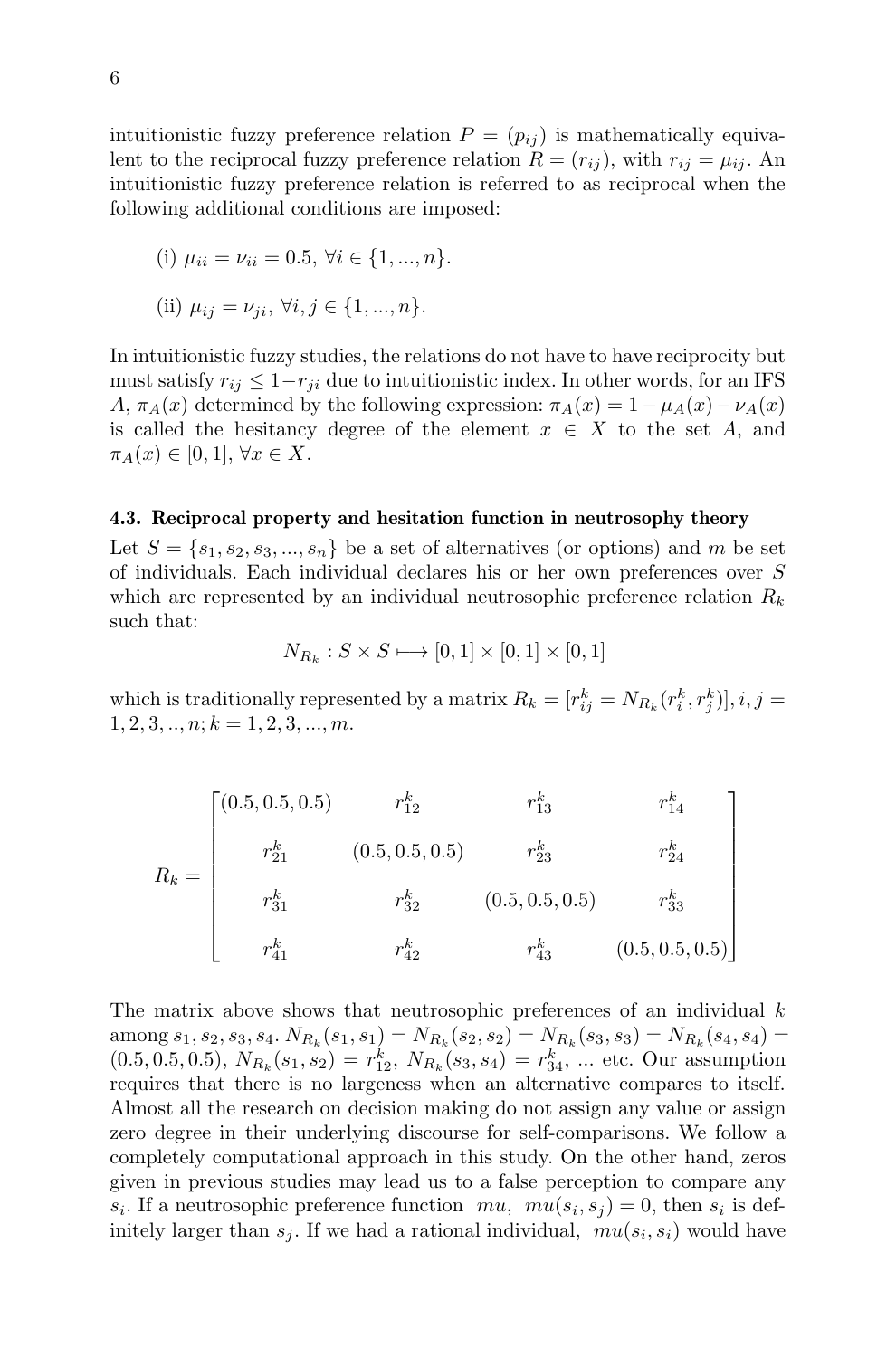been 0.5, because if we do self-comparison, an alternative can not have any advantage or different information over itself. We use  $H$  function in Definition 2.5 for both accuracy and to be a neutrosophic index of SVNNs. If  $i = j$ , then we take  $N_{R_k}(s_i, s_j)$  to be  $(0.5, 0.5, 0.5)$  without DIF, and  $(0.5, 0, 0.5)$ with DIF. So, we have the following matrix:

$$
R_k = \begin{bmatrix} (0.5, 0, 0.5) & r_{12}^k & r_{13}^k & r_{14}^k \\ r_{21}^k & (0.5, 0, 0.5) & r_{23}^k & r_{24}^k \\ r_{31}^k & r_{32}^k & (0.5, 0, 0.5) & r_{33}^k \\ r_{41}^k & r_{42}^k & r_{43}^k & (0.5, 0, 0.5) \end{bmatrix}
$$

The function  $H$  (called neutrosophic index or neutrosophic hesitation function) assigns each  $a_{ij}$  neutrosophic value to a number in [0, 1].

$$
H(a_{ij}) = \frac{1 + T(a_{ij}) - I(a_{ij})(1 - T(a_{ij})) - F(a_{ij})(1 - I(a_{ij}))}{2}
$$

Now, we have a new matrix,  $R_k^H = [H(r_{ij}^k) = H^k(N_{R_k}(s_i, s_j))]$  where  $i, j =$  $1, 2, 3, \ldots, n; k = 1, 2, 3, \ldots, m$ . With a more explicit expression,

$$
R_k^H = \begin{bmatrix} H((0.5, 0, 0.5)) & H(r_{12}^k) & H(r_{13}^k) & H(r_{14}^k) \\ H(r_{21}^k) & H((0.5, 0, 0.5)) & H(r_{23}^k) & H(r_{24}^k) \\ H(r_{31}^k) & H(r_{32}^k) & H((0.5, 0, 0.5)) & H(r_{34}^k) \\ H(r_{41}^k) & H(r_{42}^k) & H(r_{43}^k) & H((0.5, 0, 0.5)) \end{bmatrix}
$$

We find more appropriate to use the notion of *hesitation* in order to have consistency between the choosers (individuals) and the chooser's preference. Here, we benefit from the intuitionistic fuzzy sets (IFS). In utilizing IFS, we provide a hybrid account of the neutrosophic accuracy function by hesitation. Here, we will adapt intuitionistic index to our study since we will be using the function  $H$  as a solid index throughout the paper. Not every  $H^k(r_{ij})$  need to be reciprocal, i.e.  $H^k(r_{ij}) \neq 1 - H^k(r_{ji})$  but should be quasireciprocal. That is,  $H(r_{ij}^k) \leq 1 - H(r_{ji}^k)$ , for each  $i, j = 1, ..., n$ . If k is not quasi-reciprocal, we call  $\vec{k}$  is not a rational individual. That is,  $k$  is an *irrational individual.* If  $i = j$ , then we just take  $N_{Rk}(a_i, a_j) = (0.5, 0.5, 0.5)$ because  $H((0.5, 0.5, 0.5)) = 0.5$  irrespective of DIF of neutrosophic numbers. Furthermore, when we consider DIF, for information for a rational individual on the same preference is  $(0.5, 0, 0.5)$  from now on, and  $H((0.5, 0, 0.5)) = 0.5$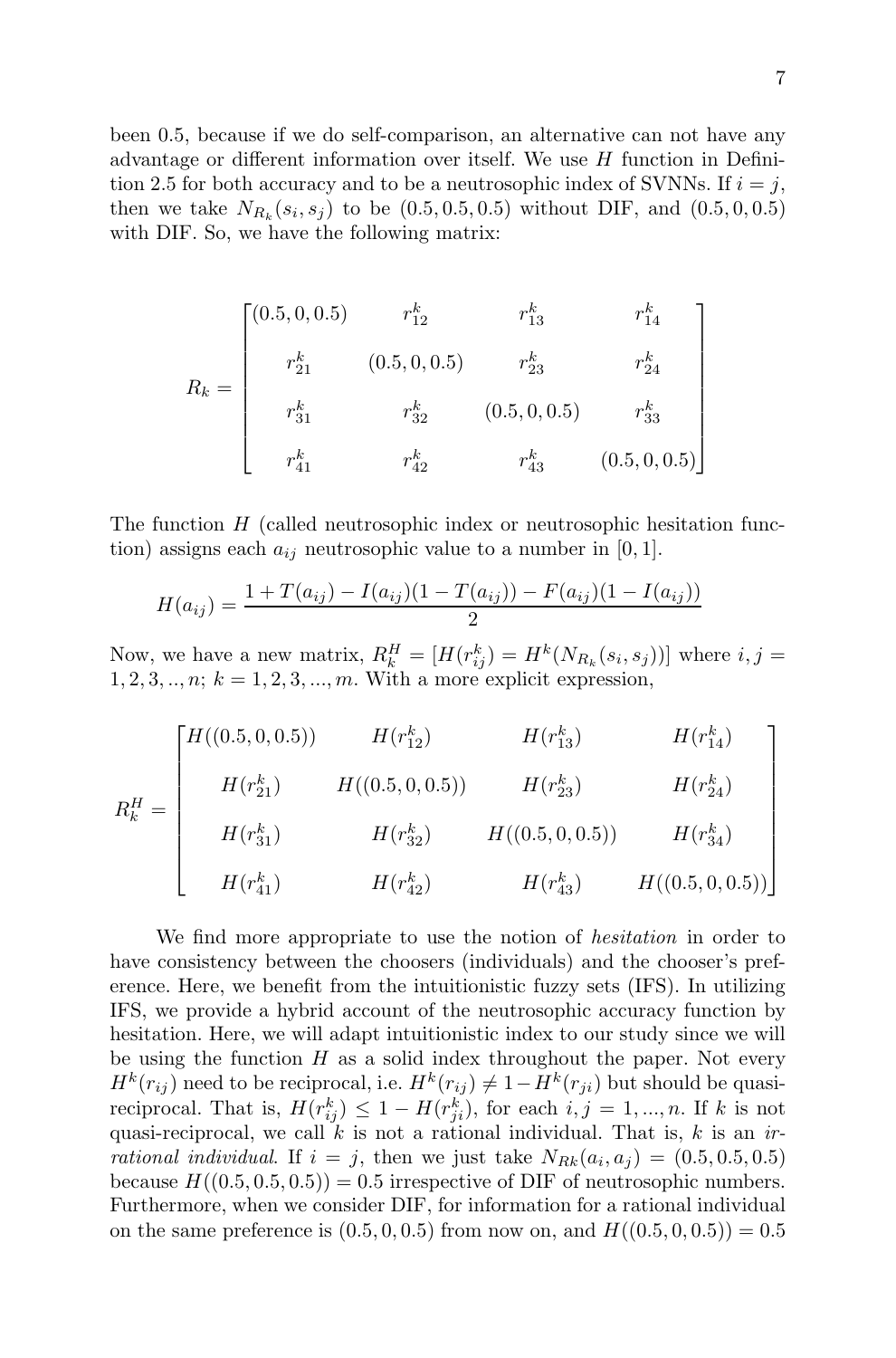as desired.

$$
DIF(R_k) = \begin{bmatrix} (0.5, 0, 0.5) & DIF(r_{12}^k) & DIF(r_{13}^k) & DIF(r_{14}^k) \\ 0.5, 0, 0.5) & DIF(r_{23}^k) & DIF(r_{24}^k) \\ 0.5, 0, 0.5) & DIF(r_{32}^k) & DIF(r_{33}^k) \\ 0.5, 0, 0.5) & DIF(r_{33}^k) \\ 0.5, 0, 0.5) & DIF(r_{43}^k) & DIF(r_{43}^k) & (0.5, 0, 0.5) \end{bmatrix}
$$

 $R_i$ : preference matrix of ith individual,

 $DIF(R_i)$ : DIF of preference matrix of ith individual,

 $R_i^H$ : range of preference matrix of ith individual under H function,

 $r_k^H(ij)$ : represents the element at the row i and column j of  $R_i^H$  for individual k

 $h^k(i)$ : distribution of individual k's votes for each pairwise comparison of alternative's value is determined by the size from 0.5 obtained from  $R_i^H$ ,

 $[[h^k]]$ : the matrix obtained by each element of  $h^k(ij)$ ,

 $[[H_{ii}]$ : matrix of the group vote,

 $A_k$ : the degree for preference k assigned by the group,

 $a_{ij}^k$ : majority determination value for preference k from the group (the element at the row i and column j of  $[[h^k]]$ ),

 $H_{ij}^k$ : majority determination value for preference k from the group under  $H$  function,

 $H_{\pi_{ij}}$ : average majority determination value of the group under H function,

 $H_{\pi}$ : consensus winner determination matrix,

 $C(s_i)$ : social aggregation function for alternative (preference)  $s_i$ ,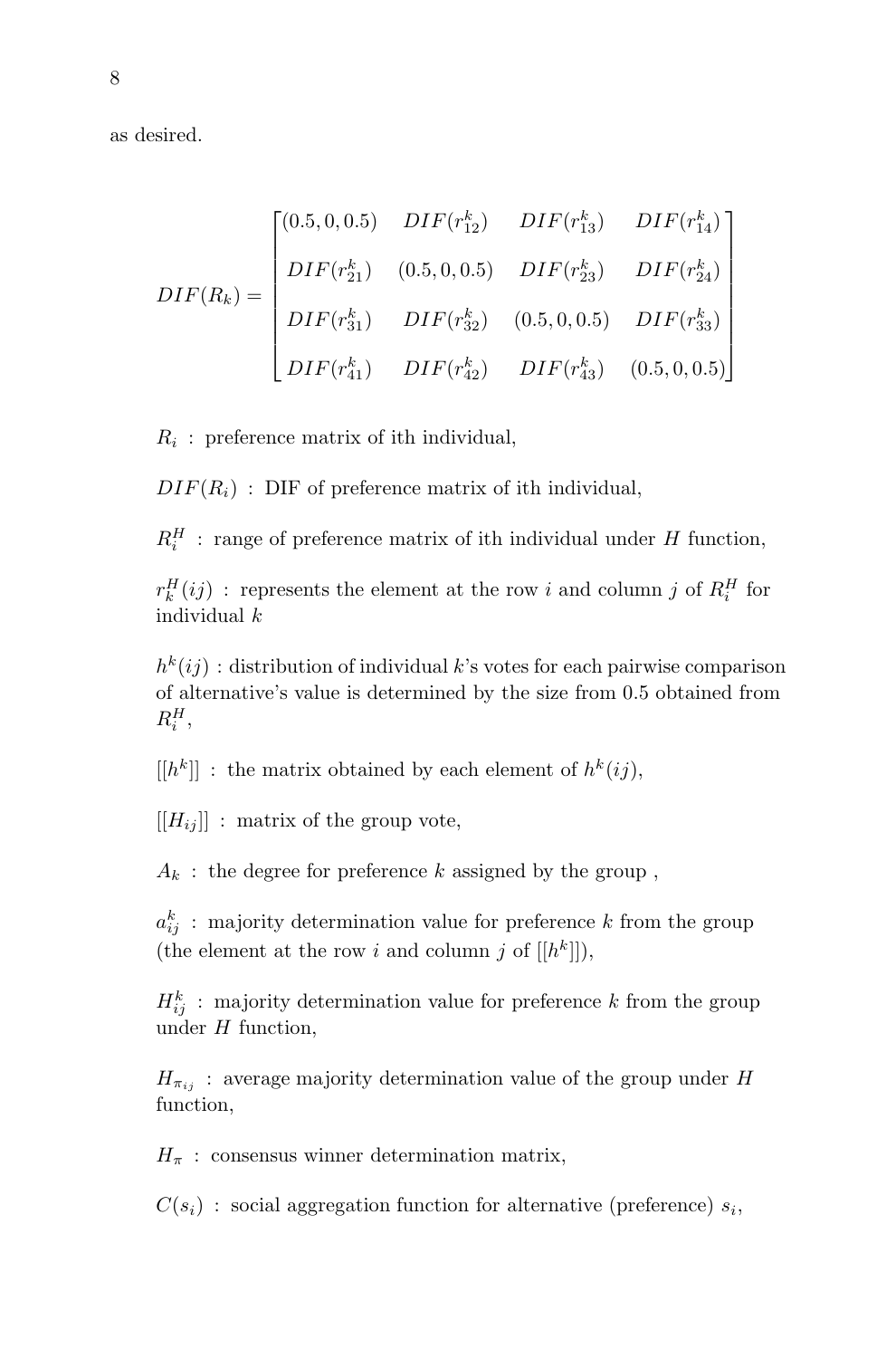**Practical Example 4.1.** Suppose that there are three experts  $m_1$ ,  $m_2$ ,  $m_3$  and *four facilities*  $s_1$ ,  $s_2$ ,  $s_3$ ,  $s_4$  *in the same business industry. We assume that all experts are rational and so we consider all neutrosophic values satisfy quasi-reciprocal property. We also assume the self-comparison value to be* (0.5, 0, 0.5)*. Each expert assigns his/her neutrosophic opinion value by comparing the facilities in pairs as follows:*

 $R_{m_i}$  *is the set of assigned values (preferences of ) by*  $m_i$  *to pairs in the facilities where*  $1 \leq i \leq 3$ *.* 

 $R_{m_1} = \{(s_1, s_1) = (0.5, 0, 0.5), (s_1, s_2) = (0.45, 0.24, 0.27), (s_1, s_3) = (0.31, 0.14, 0.66),\}$  $(s_1, s_4) = (0.8, 0.3, 0), (s_2, s_1) = (0.1, 0.45, 0.52), (s_2, s_2) = (0.5, 0, 0.5), (s_2, s_3) =$  $(0.48, 0.26, 0.37), (s_2, s_4) = (0.2, 0.7, 0.8), (s_3, s_1) = (0.61, 0.43, 0.71), (s_3, s_2) =$  $(0.31, 0, 0.71), (s_3, s_3) = (0.5, 0, 0.5), (s_3, s_4) = (0.76, 0.23, 0.27), (s_4, s_1) =$  $(0.1, 0.6, 0.9), (s_4, s_2) = (0.81, 0.55, 0.33), (s_4, s_3) = (0.11, 0.32, 0.59), (s_4, s_4) =$  $(0.5, 0, 0.5)\}$ 

 $R_{m_2} = \{(s_1, s_1) = (0.5, 0, 0.5), (s_1, s_2) = (0.2, 0.4, 0.7), (s_1, s_3) = (0.21, 0.55, 0.95),$  $(s_1, s_4) = (0.4, 0.5, 0.3), (s_2, s_1) = (0.29, 0.53, 0.38), (0.29, 0.53, 0.38), (s_2, s_2) =$  $(0.5, 0, 0.5), (s_2, s_3) = (0.62, 0.45, 0.16), (s_2, s_4) = (0.2, 0.7, 0.8), (s_3, s_1) = (0.72, 0.15, 0.18)$  $(0.11, 0.13, 0.79), (s_3, s_3) = (0.5, 0, 0.5), (s_3, s_4) = (0.51, 0.45, 0.53), (s_4, s_1) =$  $(0.15, 0.35, 0.23), (s_4, s_2) = (0.81, 0.55, 0.33), (s_4, s_3) = (0.17, 0.57, 0.36), (s_4, s_4) =$  $(0.5, 0, 0.5)$ 

 $R_{m_3} = \{(s_1, s_1) = (0.5, 0, 0.5), (s_1, s_2) = (0.3, 0.45, 0.7), (s_1, s_3) = (0.1, 0.85, 0.78), (s_1, s_4)$  $=(0.4, 0.5, 0.3), (s_2, s_1) = (0.36, 0.51, 0.39), (s_2, s_2) = (0.5, 0, 0.5), (s_2, s_3) =$  $(0.62, 0.45, 0.16), (s_2, s_4) = (0.1, 0.8, 0.21), (s_3, s_1) = (0.92, 0.1, 0.16), (s_3, s_2) =$  $(0.11, 0.13, 0.79), (s_3, s_3) = (0.5, 0, 0.5), (s_3, s_4) = (0.23, 0.45, 0.74), (s_4, s_1) =$  $(0.15, 0.35, 0.23), (s_4, s_2) = (0.6, 0.2, 0.1), (s_4, s_3) = (0.57, 0.57, 0.36), (s_4, s_4) =$  $(0.5, 0, 0.5)\}$ 

 $R_{m_4} = \{(s_1, s_1) = (0.5, 0, 0.5), (s_1, s_2) = (0.2, 0.4, 0.7), (s_1, s_3) = (0.25, 0.87, 0.38), (s_1, s_4)$  $=(0.4, 0.5, 0.3), (s_2, s_1) = (0.29, 0.53, 0.38), (s_2, s_2) = (0.5, 0, 0.5), (s_2, s_3) =$  $(0.62, 0.45, 0.16), (s_2, s_4) = (0.34, 0.66, 0.21), (s_3, s_1) = (0.73, 0.87, 0.56), (s_3, s_2) =$  $(0.14, 0.19, 0.79), (s_3, s_3) = (0.5, 0, 0.5), (s_3, s_4) = (0.21, 0.45, 0.66), (s_4, s_1) =$  $(0.16, 0.35, 0.23), (s_4, s_2) = (0.6, 0.4, 0.8), (s_4, s_3) = (0.68, 0.57, 0.36), (s_4, s_4) =$  $(0.5, 0, 0.5)$ 

We now represent each  $R_{m_i}$  in matrix form and then calculate their dis*tributed indeterminacy forms*  $DIF(R_{m_i})$ .

$$
R_{m_1} = \begin{bmatrix} (0.5, 0, 0.5) & (0.45, 0.24, 0.27) & (0.31, 0.14, 0.66) & (0.8, 0.3, 0) \\ (0.1, 0.45, 0.52) & (0.5, 0, 0.5) & (0.48, 0.26, 0.37) & (0.2, 0.7, 0.8) \\ (0.61, 0.43, 0.71) & (0.31, 0, 0.71) & (0.5, 0, 0.5) & (0.76, 0.23, 0.27) \\ (0.1, 0.6, 0.9) & (0.81, 0.55, 0.33) & (0.11, 0.32, 0.59) & (0.5, 0, 0.5) \end{bmatrix}
$$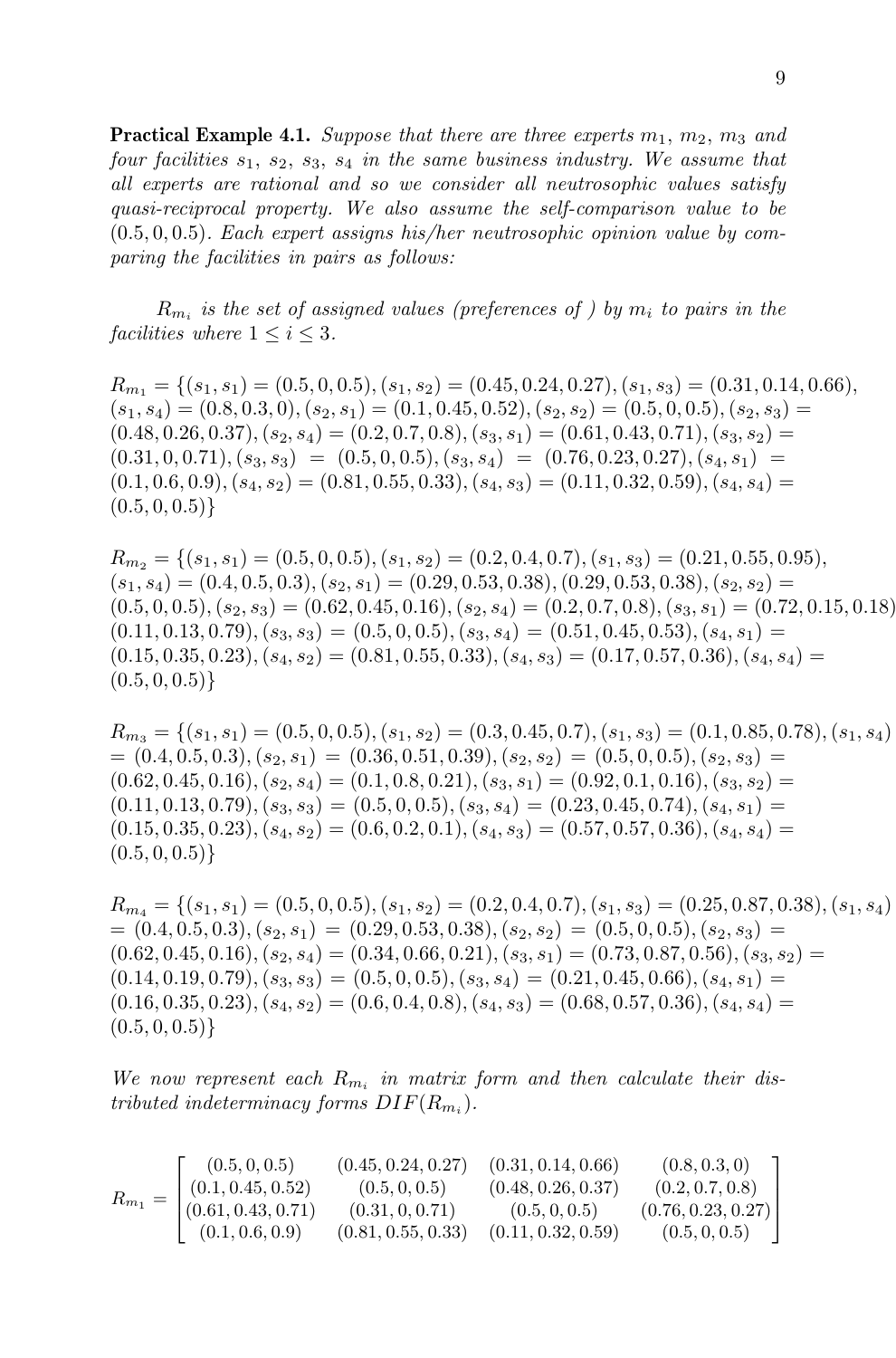$$
DIF(R_{m_1}) = \begin{bmatrix} (0.5, 0.5, 0.0266, 0, 0.2666, 0, 0.5676) & (0.56, 0.0, 0.5676) & (0.56, 0.0, 0.244) \\ (0.365, 0.0.2666) & (0.56, 0.0.2738) & (0.06, 0.0.24) \\ (0.2, 0.5, 0.0.2676) & (0.5, 0.0.2738) & (0.06, 0.0.2738) \\ (0.2, 0.5, 0.2, 0.2676) & (0.5, 0.0.2738) & (0.5, 0.0.2738) \\ (0.2, 0.5, 0.3, 0.8) & (0.5, 0.0, 0.5) & (0.5, 0.0, 0.5) & (0.5, 0.0, 0.5) \\ (0.5, 0.5, 0.5, 0.38) & (0.5, 0.0, 0.5) & (0.5, 0.0, 0.5) & (0.5, 0.0, 0.5) \\ (0.15, 0.35, 0.23) & (0.5, 0.0, 0.5) & (0.5, 0.0, 0.5) & (0.5, 0.0, 0.5) \\ (0.15, 0.35, 0.23) & (0.5, 0.0, 0.5) & (0.5, 0.0, 0.5) & (0.5, 0.0, 0.5) \\ (0.5, 0.5, 0.23) & (0.5, 0.0, 0.5) & (0.5, 0.0, 0.5) & (0.5, 0.0, 0.24) \\ (0.612, 0, 0.153) & (0.0957, 0, 0.6873) & (0.5, 0.0, 0.5) & (0.2805, 0, 0.2915) \\ (0.0975, 0, 0.1495) & (0.3645, 0, 0.1485) & (0.0731, 0, 0.1548) & (0.5, 0, 0.5) \\ (0.5, 0, 0.5), (0.5
$$

*Now we apply*  $H$  *function to*  $DIF(R_i)$  *and then obtain*  $R_i^H$ .

$$
R_{m_1}^H = \begin{bmatrix} 0.5 & 0.5684 & 0.3495 & 0.78 \\ 0.3844 & 0.5 & 0.5407 & 0.41 \\ 0.4715 & 0.3 & 0.5 & 0.6886 \\ 0.34 & 0.608 & 0.3368 & 0.5 \end{bmatrix}
$$

$$
h^{m_1}(ij) = \begin{cases} 1, & r_{m_1}^H(ij) > 0.5 \\ 0, & otherwise \end{cases}
$$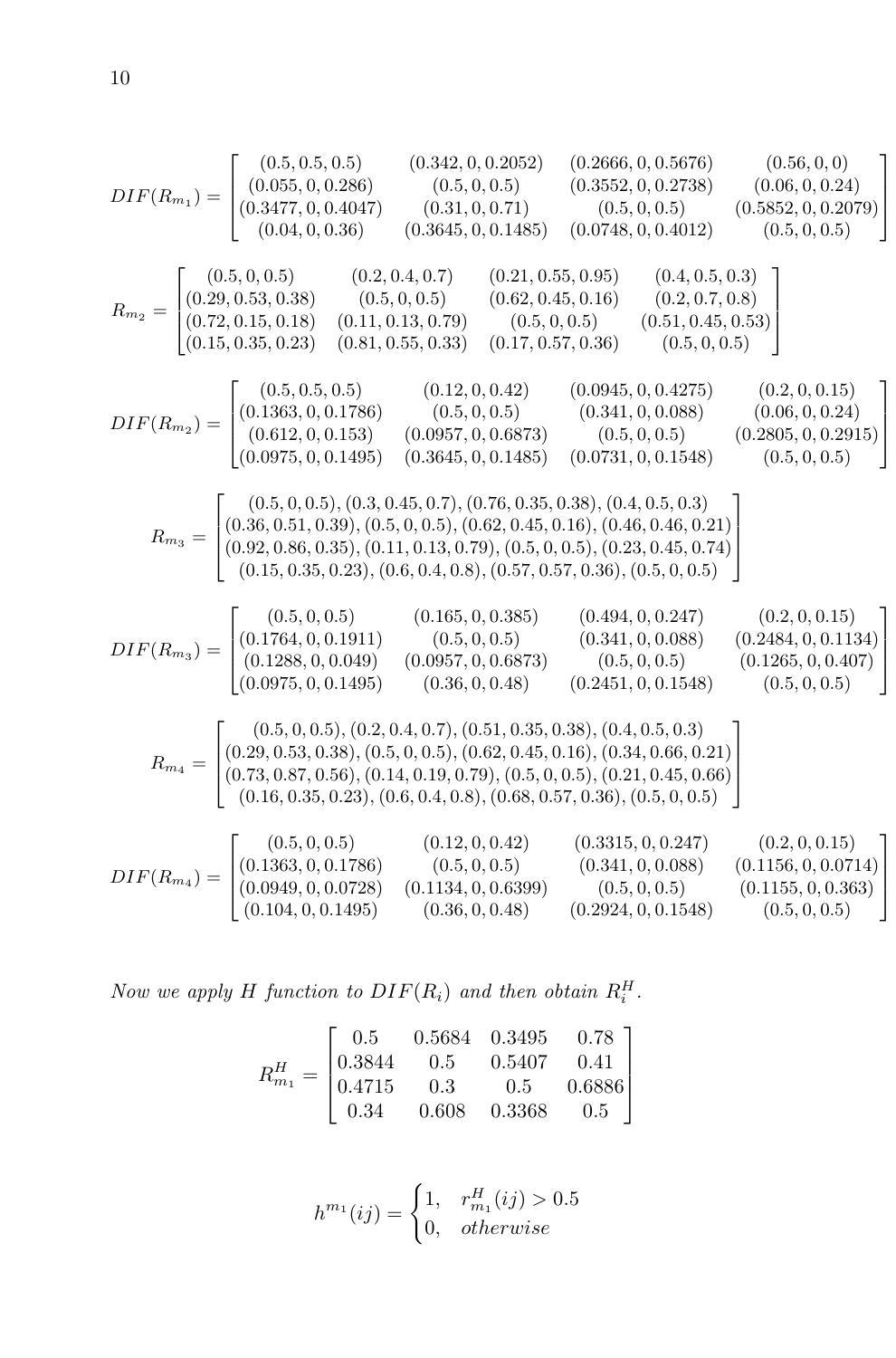$$
[[h^{m_1}]] = \begin{bmatrix} 0 & 1 & 0 & 1 \\ 0 & 0 & 1 & 0 \\ 0 & 0 & 0 & 1 \\ 0 & 1 & 0 & 0 \end{bmatrix}
$$

$$
R_{m_2}^H = \begin{bmatrix} 0.5 & 0.35 & 0.3335 & 0.525 \\ 0.4788 & 0.5 & 0.6265 & 0.41 \\ 0.7295 & 0.2041 & 0.5 & 0.4945 \\ 0.474 & 0.474 & 0.4591 & 0.5 \end{bmatrix}
$$

$$
h^{m_2}(ij) = \begin{cases} 1, & r_{m_2}^H(ij) > 0.5 \\ 0, & otherwise \end{cases}
$$

$$
\begin{bmatrix} [h^{m_2}] \end{bmatrix} = \begin{bmatrix} 0 & 0 & 0 & 1 \\ 0 & 0 & 1 & 0 \\ 1 & 0 & 0 & 0 \\ 1 & 0 & 0 & 0 \end{bmatrix}
$$

$$
R_{m_3}^H = \begin{bmatrix} 0.5 & 0.39 & 0.6234 & 0.525 \\ 0.4926 & 0.5 & 0.6265 & 0.5675 \\ 0.5399 & 0.2041 & 0.5 & 0.35975 \\ 0.474 & 0.4399 & 0.54515 & 0.5 \end{bmatrix}
$$

$$
h^{m_3}(ij) = \begin{cases} 1, & r_{m_3}^H(ij) > 0.5\\ 0, & otherwise \end{cases}
$$

$$
[[h^{m_3}]] = \begin{bmatrix} 0 & 0 & 1 & 1 \\ 0 & 0 & 1 & 1 \\ 1 & 0 & 0 & 0 \\ 0 & 0 & 1 & 0 \end{bmatrix}
$$

$$
R_{m_4}^H = \begin{bmatrix} 0.5 & 0.35 & 0.5422 & 0.525 \\ 0.4788 & 0.5 & 0.6265 & 0.5221 \\ 0.511 & 0.2367 & 0.5 & 0.3762 \\ 0.477 & 0.439 & 0.5688 & 0.5 \end{bmatrix}
$$

$$
h^{m_4}(ij) = \begin{cases} 1, & r_{m_4}^H(ij) > 0.5 \\ 0, & otherwise \end{cases}
$$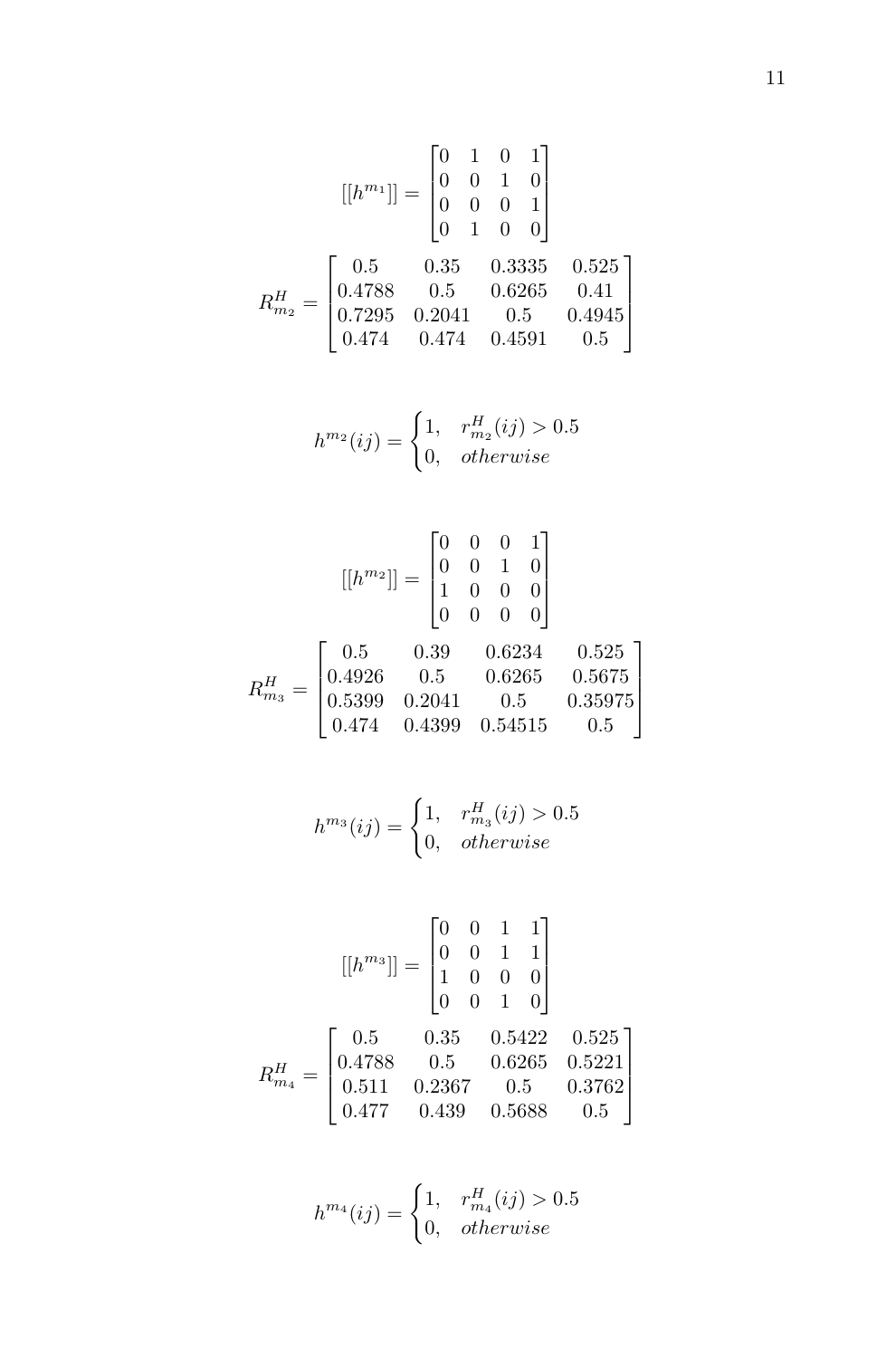$$
[[h^{m_4}]] = \begin{bmatrix} 0 & 0 & 1 & 1 \\ 0 & 0 & 1 & 1 \\ 1 & 0 & 0 & 1 \\ 0 & 0 & 1 & 0 \end{bmatrix}
$$

The next step is to collect and compare the preferences. To do this, we sum the columns of  $[[H_{ij}]]$  and divide it to number of the alternatives.

$$
A_k = \frac{1}{m} \sum [[H_{ik}]]
$$

where  $1 \leq k \leq m$ 

$$
H_{\pi_{ij}} = \begin{cases} \frac{1}{m} \sum_{k=1}^{m} a_{ij}^k, & i \neq j \\ 0, & i = j \end{cases}
$$

where  $i, j = 1, 2, \dots n$  and  $k = 1, 2, \dots, m$ .

$$
H_{\pi_{12}} = \frac{a_{12}^{m_1} + a_{12}^{m_2} + a_{12}^{m_3} + a_{12}^{m_4}}{4} = \frac{1 + 0 + 0 + 0}{4} = \frac{1}{4},
$$
  
\n
$$
H_{\pi_{13}} = \frac{1}{2}, H_{\pi_{14}} = 1, H_{\pi_{21}} = 0, H_{\pi_{23}} = 1, H_{\pi_{24}} = \frac{1}{2}, H_{\pi_{31}} = \frac{3}{4}, H_{\pi_{32}} = 0,
$$
  
\n
$$
H_{\pi_{34}} = \frac{1}{2}, H_{\pi_{41}} = 0, H_{\pi_{42}} = \frac{1}{4}, H_{\pi_{43}} = \frac{1}{2}
$$
  
\n
$$
\begin{bmatrix}\n-\frac{1}{4} & \frac{1}{2} & 1 \\
0 & -1 & \frac{1}{2} \\
\frac{3}{4} & 0 & -\frac{1}{2} \\
0 & \frac{1}{4} & \frac{1}{2} & -\n\end{bmatrix}
$$

We now define the notion of a consensus winner.

**Definition 4.2.** [\[63\]](#page-16-5)  $s_i \in W$  is called a *consensus winner* if and only if  $\forall s_j \neq$  $s_i : r_{ij} > 0.5$ , where  $r_{ij} \in H_\pi$ .

4

 $\frac{1}{2}$  –

In our example above, there is no winner. Of course, it is easy to define that α−consensus winner and others. So, we propose a *social aggregation average* function to calculate the order of  $s_i$  in the group is the extent to which individuals is not against option  $s_i$ .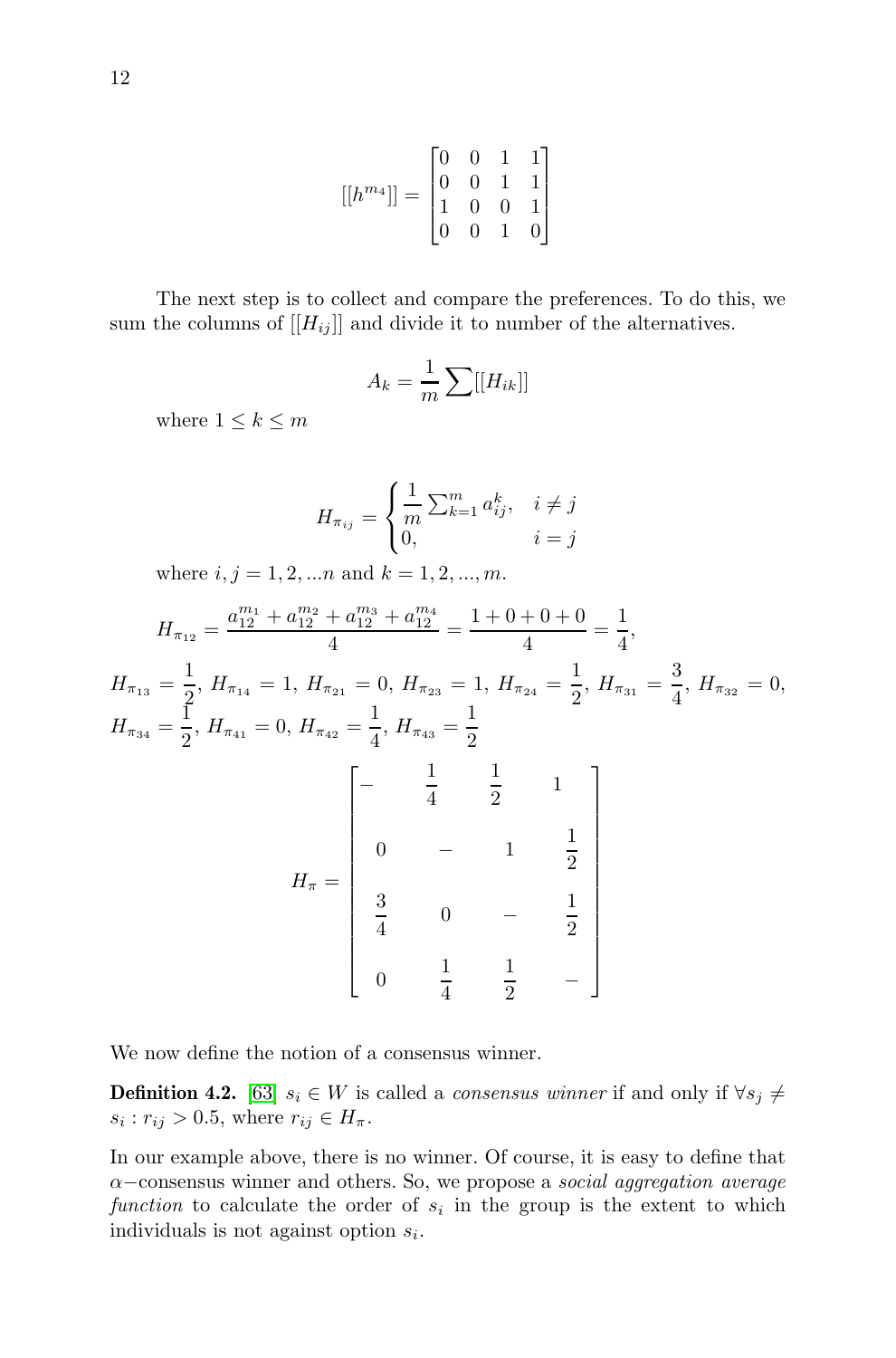$$
C(s_i) = \frac{1}{m-1} \sum_{i \neq j} r_{ij}, \text{ where } i, j = 1, 2, ..., m.
$$
  
\n
$$
C(s_1) = \frac{3}{16}, C(s_2) = \frac{1}{16}, C(s_3) = \frac{9}{16}, C(s_4) = \frac{6}{16}.
$$
  
\nThen,  $C(s_3) > C(s_4) > C(s_1) > C(s_2).$ 

## 5. Conclusion

The main aim of this paper is to bring into attention the interplay between neutrosophy and social choice theory. Within the framework of this intention, we have taken inheritance from the studies of fuzzy and intuitionistic fuzzy social choice theory and developed *the neutrosophic based social choice theory*. First we defined the DIF, which was used in Sorensen's truth-maker theory to distribute the indeterminacy on truth and falsity for neutrosophic calculations. We believe that the notion of  $DIF$  will give a new breath and different perspectives for neutrosophic studies. Through  $DIF$ , we emphasize both hesitation and reciprocal characteristics in self-comparisons and other pairwise comparisons to make a consistent decision maker. We determine a consensus winner if any. In case of otherwise, we obtain orders of the given alternatives by defining a social aggregation average function. The implementation in Python, given in the Appendix, is an algorithm computing the output in the order of  $\frac{n}{11}$  seconds, where *n* is the input size (the number of matrices), when executed in a mid-end computer.

#### <span id="page-12-0"></span>References

- <span id="page-12-1"></span>[1] Zadeh, L. A. (1965). Fuzzy sets. Information and control, 8(3), 338-353.
- [2] Atanassov, K. T. (1999). Intuitionistic fuzzy sets. In Intuitionistic fuzzy sets (pp. 1-137). Physica, Heidelberg.
- <span id="page-12-2"></span>[3] Smarandache, F. (1998). Neutrosophy, Neutrosophic probability, set, and logic. Amer. Res. Press, Rehoboth, pp.104-106.
- <span id="page-12-6"></span>[4] H.Wang, F. Smarandache, Y.Q. Zhang, R. Sunderraman, Single valued neutrosophic sets. Multispace Multistructure , 4(2010):410413.
- <span id="page-12-7"></span>[5] Sahin, R. (2014). Multi-criteria neutrosophic decision making method based on score and accuracy functions under neutrosophic environment. arXiv preprint [arXiv:1412.5202.](http://arxiv.org/abs/1412.5202)
- <span id="page-12-3"></span>[6] Ye, J. (2013). Another form of correlation coefficient between single valued neutrosophic sets and its multiple attribute decision-making method. Neutrosophic Sets and systems, 1(1), 8-12.
- <span id="page-12-4"></span>[7] Ye, J. (2013). Multicriteria decision-making method using the correlation coefficient under single-valued neutrosophic environment. International Journal of General Systems, 42(4), 386-394.
- <span id="page-12-5"></span>[8] Ye, J. (2014). Some aggregation operators of interval neutrosophic linguistic numbers for multiple attribute decision making. Journal of Intelligent & Fuzzy Systems, 27(5), 2231-2241.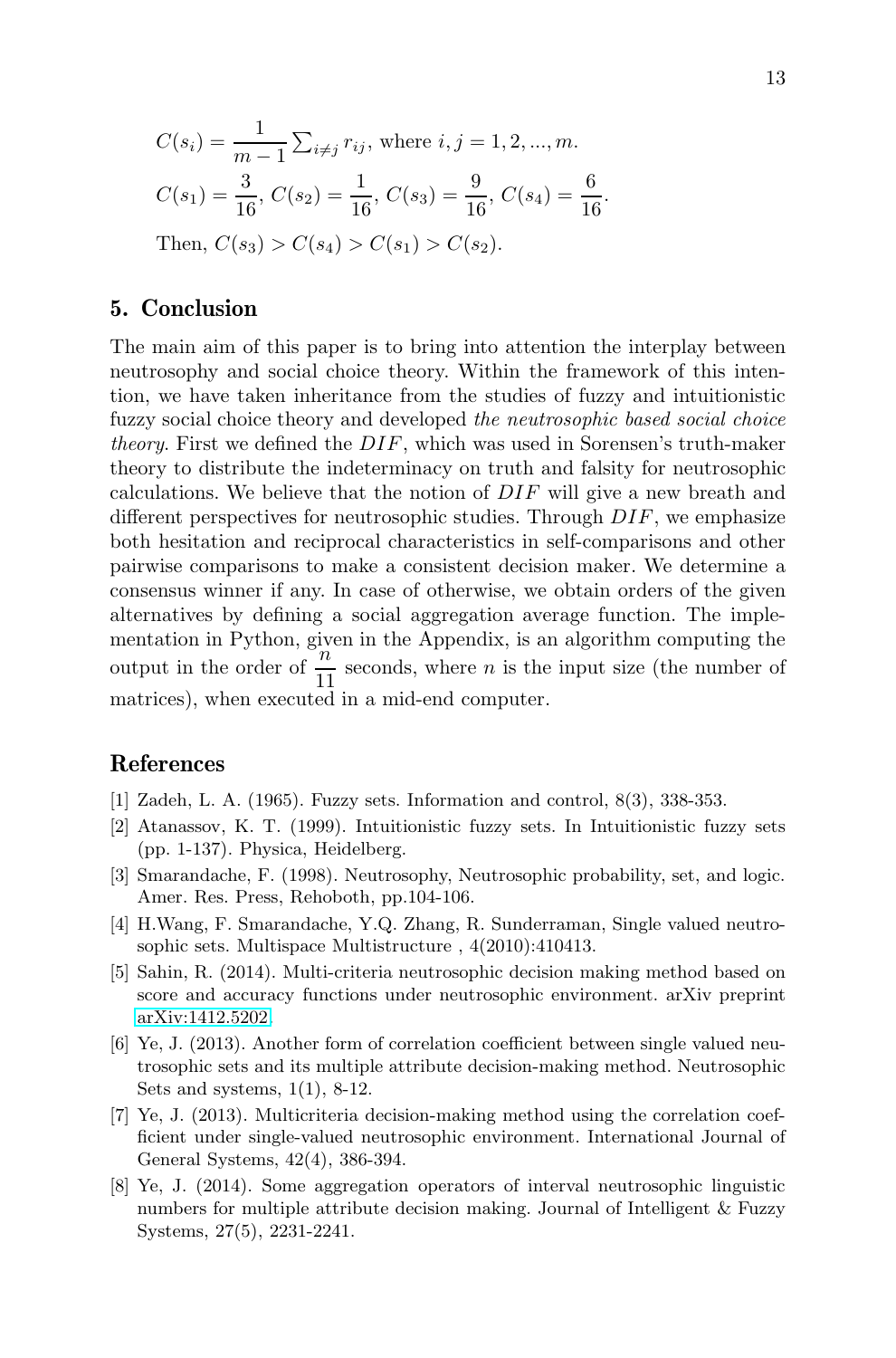- <span id="page-13-0"></span>[9] Ye, J. (2014). A multicriteria decision-making method using aggregation operators for simplified neutrosophic sets. Journal of Intelligent & Fuzzy Systems, 26(5), 2459-2466.
- <span id="page-13-1"></span>[10] Ye, J. (2014). Similarity measures between interval neutrosophic sets and their applications in multicriteria decision-making. Journal of Intelligent & Fuzzy Systems, 26(1), 165-172.
- <span id="page-13-2"></span>[11] Ye, J. (2014). Single valued neutrosophic cross-entropy for multicriteria decision making problems. Applied Mathematical Modelling, 38(3), 1170-1175.
- <span id="page-13-3"></span>[12] Ye, J. (2014). Multiple attribute group decision-making method with completely unknown weights based on similarity measures under single valued neutrosophic environment. Journal of Intelligent & Fuzzy Systems, 27(6), 2927-2935.
- <span id="page-13-4"></span>[13] Ye, J. (2014). Vector similarity measures of simplified neutrosophic sets and their application in multicriteria decision making. Infinite Study.
- <span id="page-13-5"></span>[14] Ye, J. (2014). Improved correlation coefficients of single valued neutrosophic sets and interval neutrosophic sets for multiple attribute decision making. Journal of Intelligent & Fuzzy Systems, 27(5), 2453-2462.
- <span id="page-13-6"></span>[15] Ye, J. (2015). Trapezoidal neutrosophic set and its application to multiple attribute decision-making. Neural Computing and Applications, 26(5), 1157- 1166.
- <span id="page-13-7"></span>[16] Ye, J. (2015). An extended TOPSIS method for multiple attribute group decision making based on single valued neutrosophic linguistic numbers. Journal of Intelligent & Fuzzy Systems, 28(1), 247-255.
- <span id="page-13-8"></span>[17] Ye, J. (2015). Multiple-attribute decision-making method under a single-valued neutrosophic hesitant fuzzy environment. Journal of Intelligent Systems, 24(1), 23-36.
- <span id="page-13-9"></span>[18] Ye, J. (2017). Projection and bidirectional projection measures of single-valued neutrosophic sets and their decision-making method for mechanical design schemes. Journal of Experimental  $&$  theoretical artificial intelligence, 29(4), 731-740.
- <span id="page-13-10"></span>[19] Ye, J. (2017). Bidirectional projection method for multiple attribute group decision making with neutrosophic numbers. Neural Computing and Applications, 28(5), 1021-1029.
- <span id="page-13-11"></span>[20] Liu, P., & Wang, Y. (2014). Multiple attribute decision-making method based on single-valued neutrosophic normalized weighted Bonferroni mean. Neural Computing and Applications, 25(7-8), 2001-2010.
- <span id="page-13-12"></span>[21] Liu, P., Chu, Y., Li, Y., & Chen, Y. (2014). Some Generalized Neutrosophic Number Hamacher Aggregation Operators and Their Application to Group Decision Making. International Journal of fuzzy systems, 16(2).
- <span id="page-13-13"></span>[22] Liu, P., & Li, H. (2017). Multiple attribute decision-making method based on some normal neutrosophic Bonferroni mean operators. Neural Computing and Applications, 28(1), 179-194.
- <span id="page-13-14"></span>[23] Liu, P., & Shi, L. (2017). Some neutrosophic uncertain linguistic number Heronian mean operators and their application to multi-attribute group decision making. Neural Computing and Applications, 28(5), 1079-1093.
- [24] Liu, P., & Shi, L. (2015). The generalized hybrid weighted average operator based on interval neutrosophic hesitant set and its application to multiple attribute decision making. Neural Computing and Applications, 26(2), 457-471.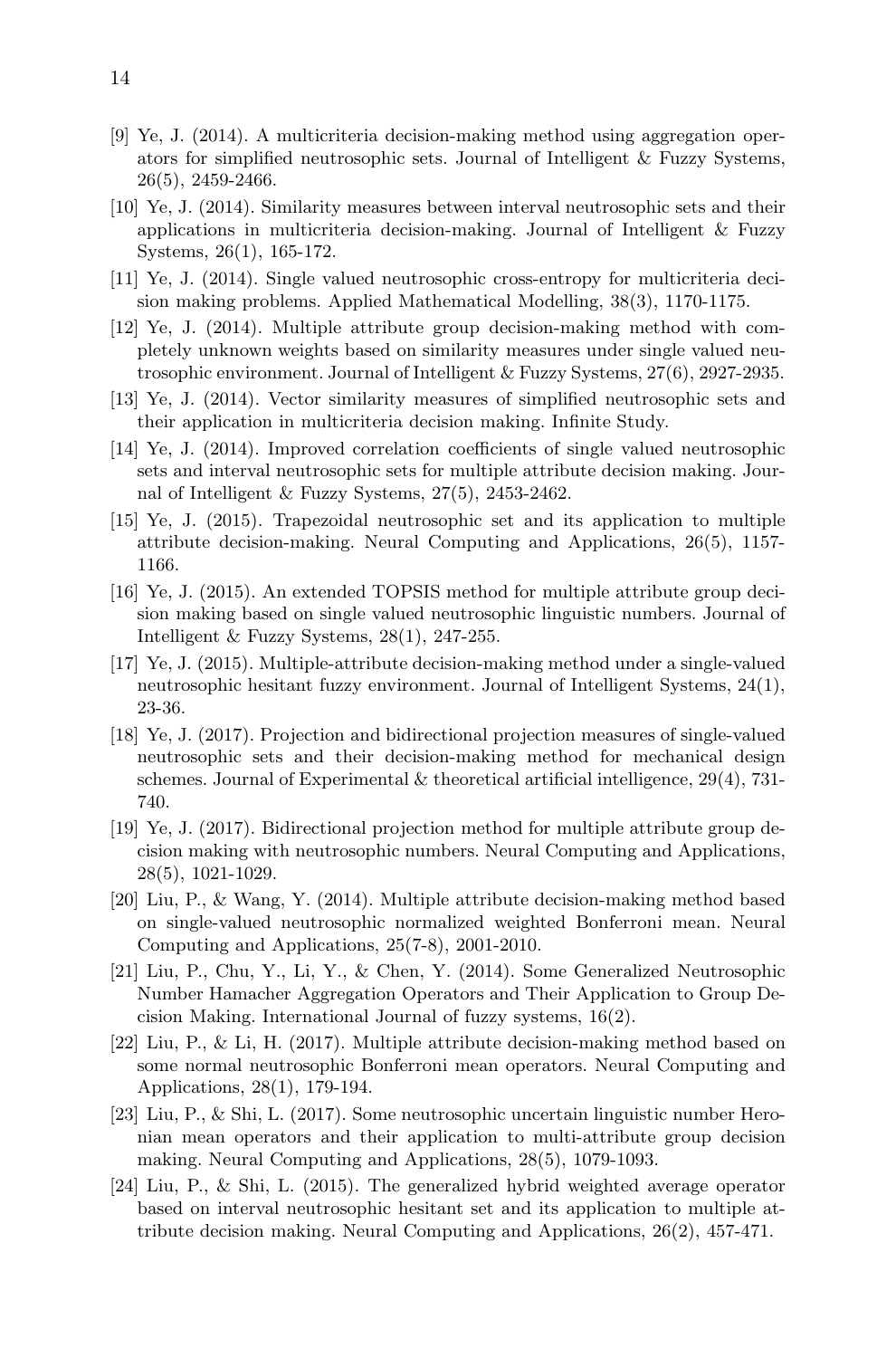- <span id="page-14-0"></span>[25] Liu, P., & Tang, G. (2016). Some power generalized aggregation operators based on the interval neutrosophic sets and their application to decision making. Journal of Intelligent & Fuzzy Systems, 30(5), 2517-2528.
- <span id="page-14-1"></span>[26] Sahin, R., & Liu, P. (2016). Maximizing deviation method for neutrosophic multiple attribute decision making with incomplete weight information. Neural Computing and Applications, 27(7), 2017-2029.
- <span id="page-14-2"></span>[27] Chi, P., & Liu, P. (2013). An extended TOPSIS method for the multiple attribute decision making problems based on interval neutrosophic set. Neutrosophic Sets and Systems, 1(1), 63-70.
- <span id="page-14-3"></span>[28] Sahin, R., Liu P.(2016). Maximizing deviation method for neutrosophic multiple attribute decision making with incomplete weight information. Neural Computing and Applications 27(7) 2017-2029.
- <span id="page-14-4"></span>[29] Biswas, P., Pramanik, S., & Giri, B. C. (2014). A new methodology for neutrosophic multi-attribute decision making with unknown weight information. Neutrosophic Sets and Systems, 3, 42-52.
- <span id="page-14-5"></span>[30] Biswas, P., Pramanik, S., & Giri, B. C. (2014). Entropy based grey relational analysis method for multi-attribute decision making under single valued neutrosophic assessments. Neutrosophic Sets and Systems, 2, 102-110.
- <span id="page-14-6"></span>[31] Biswas, P., Pramanik, S., & Giri, B. C. (2015). Cosine similarity measure based multi-attribute decision-making with trapezoidal fuzzy neutrosophic numbers. Neutrosophic sets and systems, 8(unknown), 46-56.
- <span id="page-14-7"></span>[32] Biswas, P., Pramanik, S., & Giri, B. C. (2016). Value and ambiguity index based ranking method of single-valued trapezoidal neutrosophic numbers and its application to multi-attribute decision making. Neutrosophic Sets and Systems, 12, 127-138.
- <span id="page-14-8"></span>[33] Biswas, P., Pramanik, S., & Giri, B. C. (2016). Aggregation of triangular fuzzy neutrosophic set information and its application to multi-attribute decision making. Neutrosophic sets and systems, 12, 20-40.
- <span id="page-14-9"></span>[34] Biswas, P., Pramanik, S., & Giri, B. C. (2016). TOPSIS method for multiattribute group decision-making under single-valued neutrosophic environment. Neural computing and Applications, 27(3), 727-737.
- <span id="page-14-10"></span>[35] Pramanik, S., Biswas, P., & Giri, B. C. (2017). Hybrid vector similarity measures and their applications to multi-attribute decision making under neutrosophic environment. Neural computing and Applications, 28(5), 1163-1176.
- <span id="page-14-11"></span>[36] Mondal, K., & Pramanik, S. (2014). Multi-criteria group decision making approach for teacher recruitment in higher education under simplified neutrosophic environment. Neutrosophic Sets and Systems, 6, 28-34.
- [37] Mondal, K., & Pramanik, S. (2015). Neutrosophic tangent similarity measure and its application to multiple attribute decision making. Neutrosophic sets and systems, 9, 80-87.
- <span id="page-14-12"></span>[38] Mondal, K., & Pramanik, S. (2015). Neutrosophic decision making model of school choice. Neutrosophic Sets and Systems, 7, 62-68.
- <span id="page-14-13"></span>[39] Mondal, K., & Pramanik, S. (2015). Rough neutrosophic multi-attribute decision-making based on grey relational analysis. Neutrosophic Sets and Systems, 7, 8-17.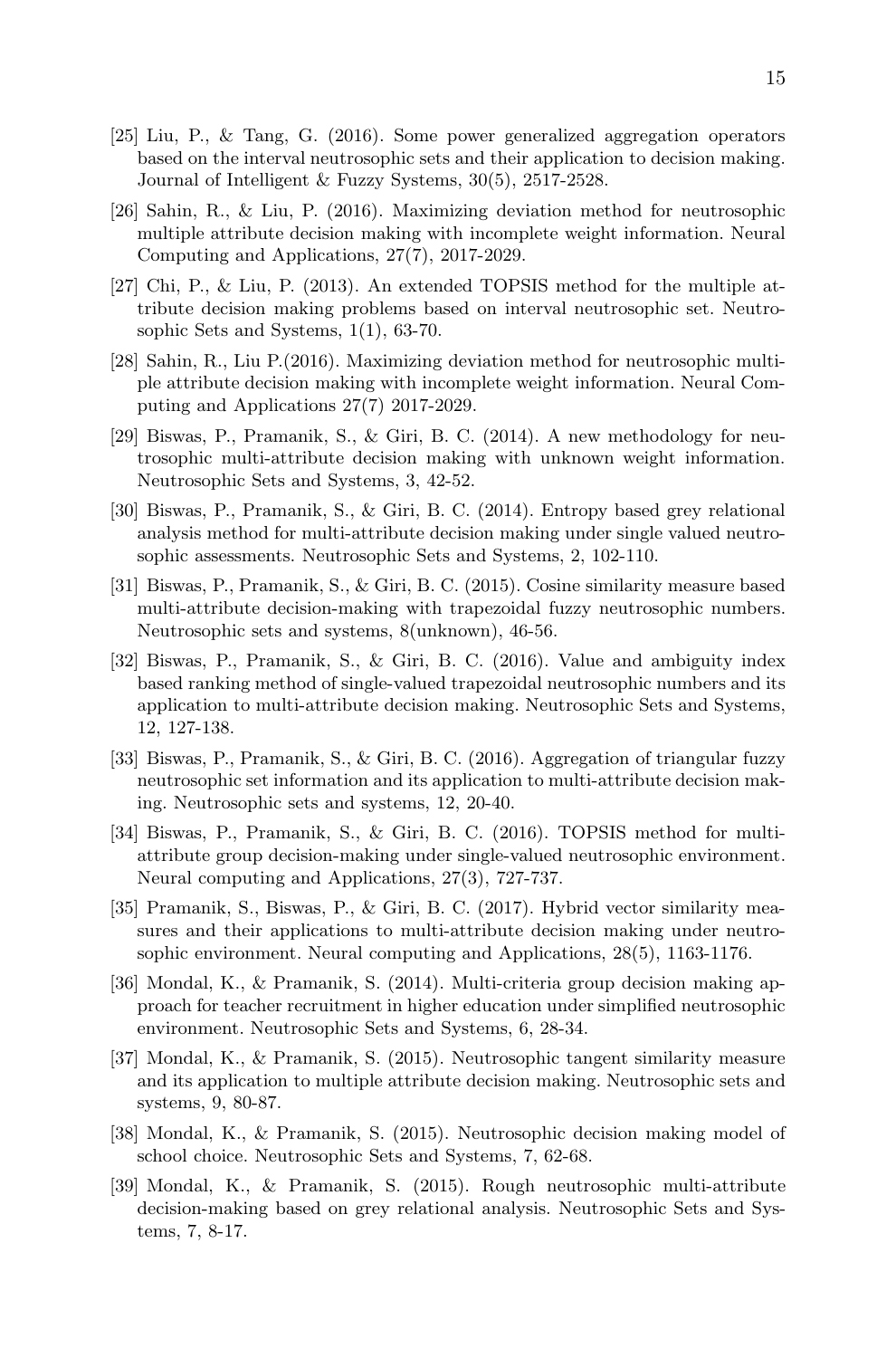- <span id="page-15-0"></span>[40] Mondal, K., & Pramanik, S. (2015). Neutrosophic refined similarity measure based on cotangent function and its application to multi-attribute decision making. Infinite Study.
- <span id="page-15-1"></span>[41] Peng, J. J., Wang, J. Q., Zhang, H. Y., & Chen, X. H. (2014). An outranking approach for multi-criteria decision-making problems with simplified neutrosophic sets. Applied Soft Computing, 25, 336-346.
- <span id="page-15-2"></span>[42] Zhang, H. Y., Wang, J. Q., & Chen, X. H. (2014). Interval neutrosophic sets and their application in multicriteria decision making problems. The Scientific World Journal, 2014.
- <span id="page-15-3"></span>[43] Zhang, H. Y., Ji, P., Wang, J. Q., & Chen, X. H. (2015). An improved weighted correlation coefficient based on integrated weight for interval neutrosophic sets and its application in multi-criteria decision-making problems. International Journal of Computational Intelligence Systems, 8(6), 1027-1043.
- <span id="page-15-4"></span>[44] Peng, J. J., Wang, J. Q., Wang, J., Zhang, H. Y., & Chen, X. H. (2016). Simplified neutrosophic sets and their applications in multi-criteria group decisionmaking problems. International journal of systems science, 47(10), 2342-2358.
- <span id="page-15-5"></span>[45] Zhang, H., Wang, J., & Chen, X. (2016). An outranking approach for multicriteria decision-making problems with interval-valued neutrosophic sets. Neural Computing and Applications, 27(3), 615-627.
- <span id="page-15-6"></span>[46] Zhang, H. Y., Ji, P., Wang, J. Q., & Chen, X. H. (2016). A neutrosophic normal cloud and its application in decision-making. Cognitive Computation, 8(4), 649-669.
- <span id="page-15-7"></span>[47] Tian, Z. P., Zhang, H. Y., Wang, J., Wang, J. Q., & Chen, X. H. (2016). Multi-criteria decision-making method based on a cross-entropy with interval neutrosophic sets. International Journal of Systems Science, 47(15), 3598-3608.
- <span id="page-15-8"></span>[48] Blin, J. M., & Whinston, A. B. (1973). Fuzzy sets and social choice. Journal of Cybernetics Volume 3, Issue 4.
- <span id="page-15-9"></span>[49] Dubois, D. & Koning, J. L. (1991). Social choice axioms for fuzzy set aggregation. Fuzzy sets and systems, 43(3), 257-274.
- <span id="page-15-10"></span>[50] Dutta, B. (1987). Fuzzy preferences and social choice. Mathematical Social Sciences, 13(3), 215-229.
- <span id="page-15-11"></span>[51] Richardson, G. (1998). The structure of fuzzy preferences: social choice implications. Social Choice and Welfare, 15(3), 359-369.
- <span id="page-15-12"></span>[52] Nurmi, H. (1981). Approaches to collective decision making with fuzzy preference relations. Fuzzy Sets and systems, 6(3), 249-259.
- <span id="page-15-13"></span>[53] Richard, B., & Maurice, S. (2011). Social choice with fuzzy preferences. In Handbook of social choice and welfare (Vol. 2, pp. 367-389). Elsevier.
- <span id="page-15-14"></span>[54] Szmidt, E.& Kacprzyk, J. (1996). Intuitionistic fuzzy sets in group decision making. Notes on IFS, 2(1).
- <span id="page-15-15"></span>[55] Yue, Z. (2011). Deriving decision makers weights based on distance measure for interval-valued intuitionistic fuzzy group decision making. Expert Systems with Applications, 38(9), 11665-11670.
- <span id="page-15-16"></span>[56] Yue, Z. & Jia, Y. (2013). An application of soft computing technique in group decision making under interval-valued intuitionistic fuzzy environment. Applied Soft Computing, 13(5), 2490-2503.
- <span id="page-15-17"></span>[57] Kacprzyk, J., Nurmi, H., & Fedrizzi, M. (Eds.). (2012). Consensus under fuzziness (Vol. 10). Springer Science & Business Media.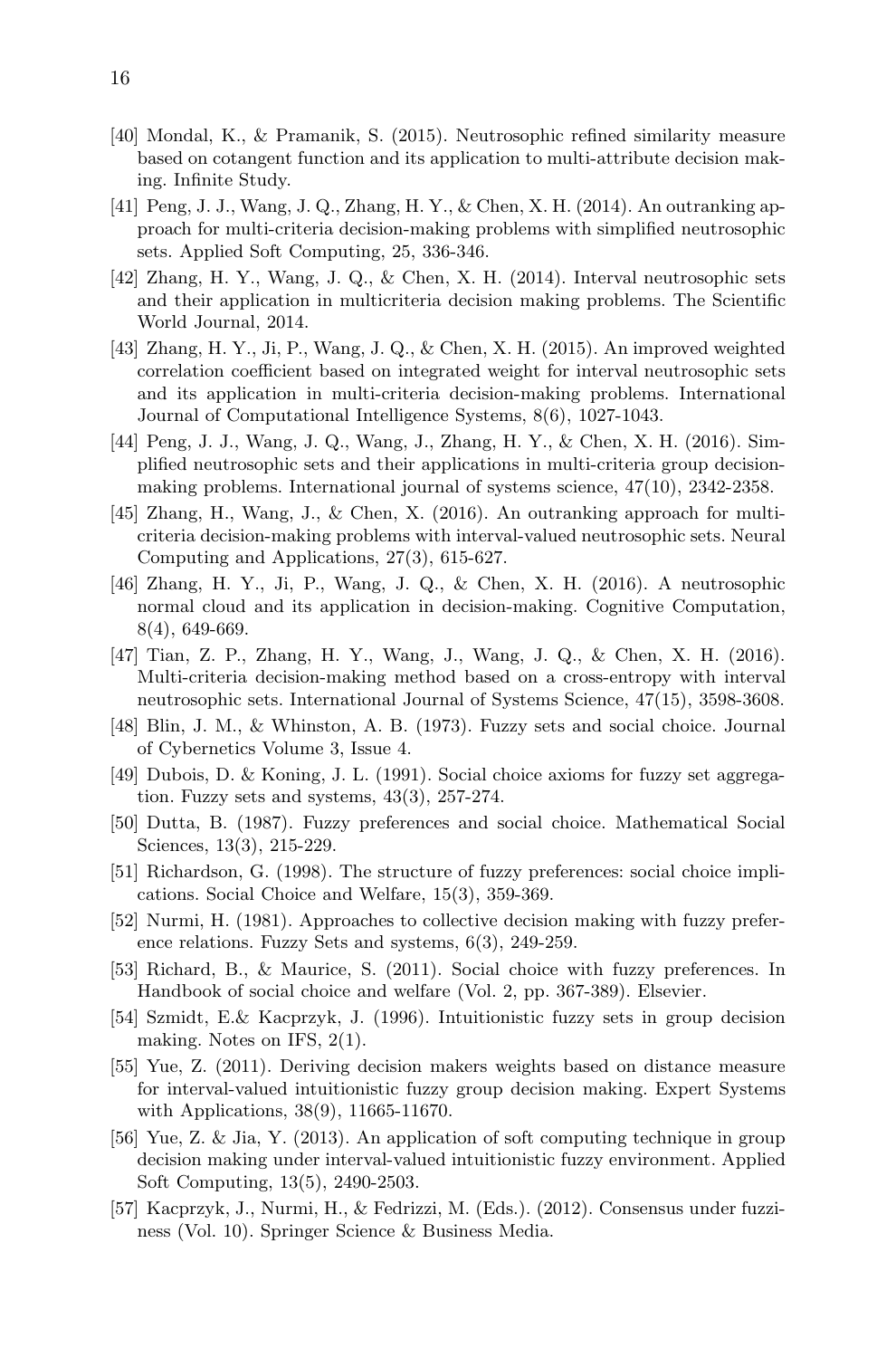- <span id="page-16-1"></span><span id="page-16-0"></span>[58] Sorensen, R. (2001). Vagueness and Contradiction, Oxford: Oxford University Press.
- [59] Sorensen, R. (2005). Precis of Vagueness and Contradiction, Philosophy and Phenomenological Research, 71, pp. 678-685.
- <span id="page-16-2"></span>[60] Sorensen, R. (2005). A Reply to Critics, Philosophy and Phenomenological Research, 71, pp. 712-728.
- <span id="page-16-3"></span>[61] Dasgupta, M. and R. Deb (1991) Fuzzy choice functions, Social Choice and Welfare, 8: 171- 182.
- <span id="page-16-4"></span>[62] Szmidt, E., & Kacprzyk, J. (1996). Intuitionistic fuzzy sets in group decision making. Notes on IFS, 2(1).
- <span id="page-16-5"></span>[63] Nurmi, H. (1981). Approaches to collective decision making with fuzzy preference relations, Fuzzy Sets and Systems. 6 249-259.
- <span id="page-16-6"></span>[64] Python Software Foundation. Python Language Reference, version 2.7. Available at<http://www.python.org>
- <span id="page-16-7"></span>[65] G. van Rossum, Python tutorial, Technical Report CS-R9526, Centrum voor Wiskunde en Informatica (CWI), Amsterdam, May 1995.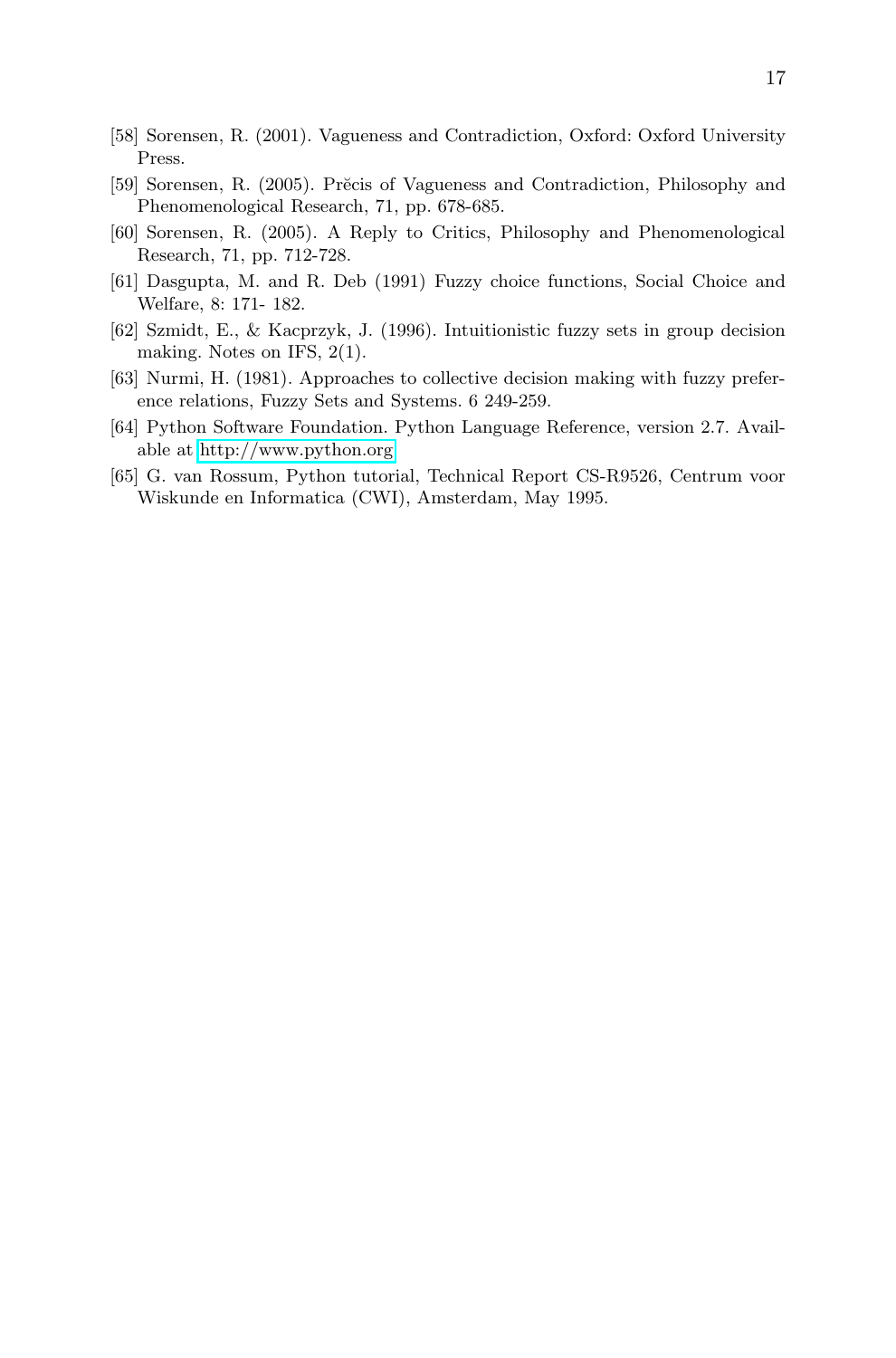## 6. Appendix

A Python implementation [\[64,](#page-16-6) [65\]](#page-16-7) of the group decision making method with distributed indeterminacy form under neutrosophic environment is as follows:

```
from __future__ import division
from collections import defaultdict
import math
import sys
R1 = [ (0.5,0,0.5), (0.45,0.24,0.27), (0.31,0.14,0.66) , (0.8,0.3,0) ],<br>
[(0.61,0.45,0.52) , (0.5,0,0.5), (0.48,0.26,0.37) , (0.2,0.7,0.8)]<br>
[(0.61,0.43,0.71) , (0.31,0,0.71) , (0.5,0,0.5) , (0.76,0.23,0.27)]<br>
[(0.1,0.6,0.9) , (0.81,0.55,0.33) ,R2=[ [ (0.5,0,0.5), (0.2,0.4,0.7), (0.21,0.55,0.95) , (0.4,0.5,0.3) ],[(0.29,0.53,0.38), (0.5,0,0.5), (0.62,0.45,0.16), (0.2,0.7,0.8)],<br>[(0.72,0.15,0.18), (0.11,0.13,0.79), (0.5,0,0.5), (0.51,0.45,0.53)],<br>[(0.15,0.35,0.23), (0.81,0.55,0.33), (0.17,0.57,0.36), (0.5,0,0.5)]]
R3 = [ [(0.5,0,0.5), (0.3,0.45,0.7), (0.1,0.85,0.78), (0.4,0.5,0.3)],[(0.36,0.51,0.39), (0.5,0,0.5), (0.62,0.45,0.16), (0.1,0.8,0.21)],<br>[(0.92,0.1,0.16), (0.11,0.13,0.79), (0.5,0,0.5), (0.23,0.45,0.74)],<br>[(0.15,0.35,0.23), (0.6,0.2,0.1), (0.57,0.57,0.36), (0.5,0,0.5)]]
R4 = [ [(0.5,0,0.5), (0.2,0.4,0.7), (0.25,0.87,0.38), (0.4,0.5,0.3)],[(0.29, 0.53, 0.38), (0.5, 0, 0.5), (0.62, 0.45, 0.16), (0.34, 0.66, 0.21)],
        [(0.73,0.87,0.56), (0.14,0.19,0.79), (0.5,0,0.5), (0.21,0.45,0.66)],<br>[(0.16,0.35,0.23), (0.6,0.4,0.8), (0.68,0.57,0.36), (0.5,0,0.5)]]
AllTogether= {'R1': [[ (0.5,0,0.5),(0.45,0.24,0.27), (0.31,0.14,0.66) , (0.8,0.3,0)],
                                  [(0.1, 0.45, 0.52) , (0.5, 0, 0.5), (0.48, 0.26, 0.37), (0.2, 0.7, 0.8)],
       [(0.61,0.43,0.71) , (0.31,0,0.71) , (0.5,0,0.5) , (0.76,0.23,0.27)],<br>[(0.1,0.6,0.9) , (0.81,0.55,0.3) , (0.21,0.55,0.3)],<br>'R2': [[ (0.5,0,0.5),(0.2,0.4,0.7), (0.21,0.55,0.95) , (0.4,0.5,0.3)],
                 [(0.29, 0.53, 0.38), (0.5, 0, 0.5), (0.62, 0.45, 0.16), (0.83, 0.46, 0.21)],
       [(0.72,0.15,0.18) , (0.11,0.13,0.79) , (0.5,0,0.5) , (0.51,0.45,0.53)],
[(0.15,0.35,0.23) , (0.6,0.4,0.8) , (0.47,0.57,0.36) , (0.5,0,0.5)]],
'R3': [[ (0.5,0,0.5),(0.3,0.45,0.7), (0.76,0.35,0.38) , (0.4,0.5,0.3)],
                  [(0.36, 0.51, 0.39), (0.5, 0, 0.5), (0.62, 0.45, 0.16), (0.46, 0.46, 0.21)][(0.92, 0.86, 0.35), (0.11, 0.13, 0.79), (0.5, 0, 0.5), (0.23, 0.45, 0.74)],<br>[(0.15, 0.35, 0.23), (0.6, 0.4, 0.8), (0.57, 0.57, 0.36), (0.5, 0, 0.5)]],
      'R4': [[ (0.5,0,0.5),(0.2,0.4,0.7), (0.51,0.35,0.38), (0.4,0.5,0.3)],
                  [(0.29,0.53,0.38) , (0.5,0,0.5), (0.62,0.45,0.16) , (0.34,0.66,0.21)],
[(0.73,0.87,0.56) , (0.14,0.19,0.79) , (0.5,0,0.5) , (0.21,0.45,0.66)],
                  [(0.16, 0.35, 0.23), (0.6, 0.4, 0.8), (0.68, 0.57, 0.36), (0.5, 0, 0.5)]]}
def AccuracyFunction(T,I,F):
      HV= (1+ T - T*(1-T)-F*(1-T))/2
      return HV
def DIF(T,I,F):
      T1=math.fabs(T-I*T)
      F1=math.fabs(F-I*F)
      \mathtt{DIFi}^{\mathtt{:='}}(\textrm{'+str(T1)+'} ,\textrm{'+str(0)+'} ,\textrm{'+str(F1)+'} )'return DIFi
def AccuracyIntedeteminacyDistubition(T,I,F):
      T1=math.fabs(T-I*T)
      F1=math.fabs(F-I*F)
      ID=AccuracyFunction(T1,I,F1)
      return ID
```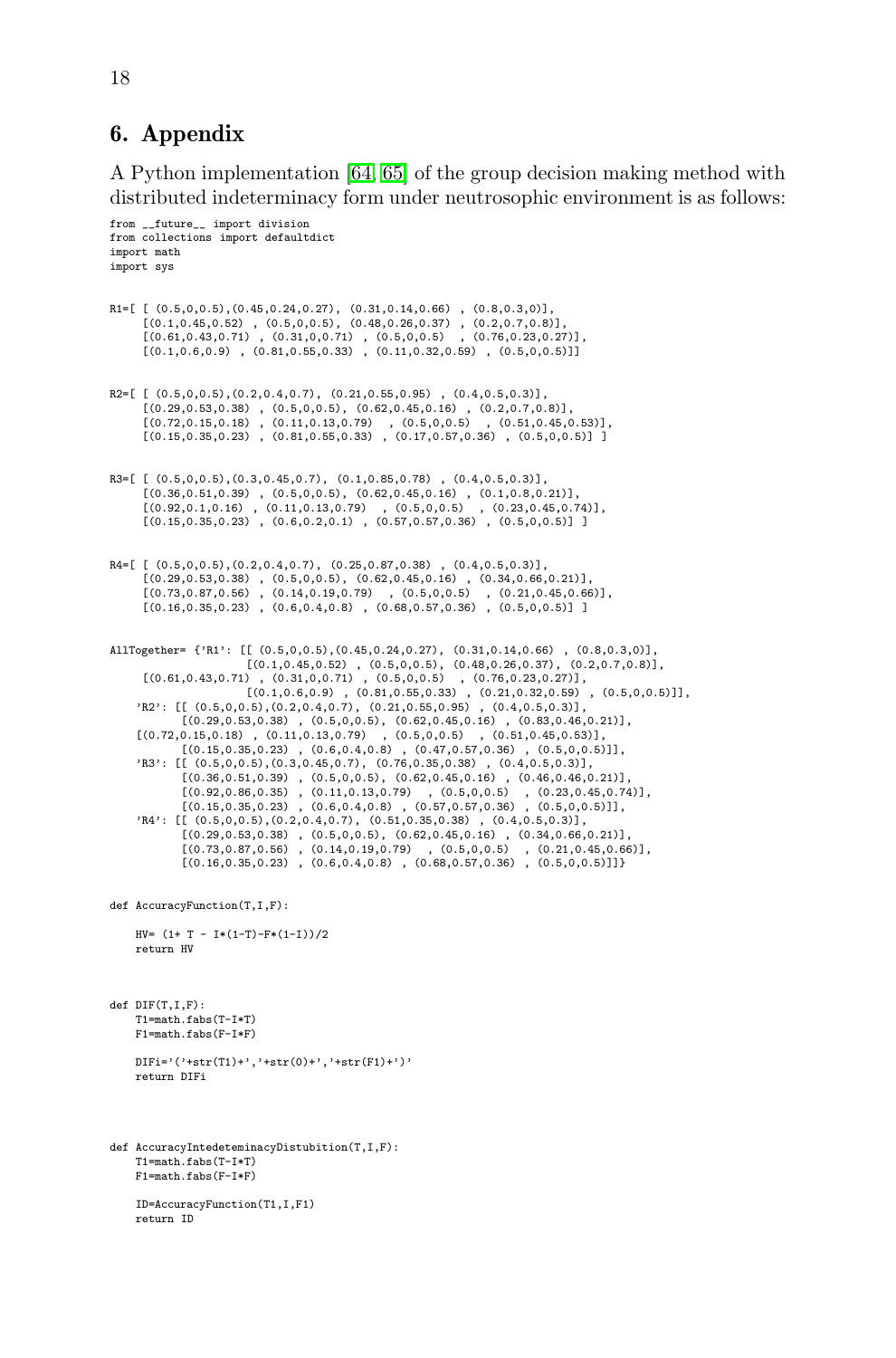```
def RationalityChecker(R):
    columnR=len(R)
    idn=0
    rowR=len(R[0])
    for i in range(0,rowR-1):
        if R[i][i] ! = (0.5, 0, 0.5):
            print '(,',i,i,") is not (0.5, 0, 0.5), so, s ",i, ' is not rational agent'
            idn=1
    for i in range(0,rowR):
        for j in range(0,rowR):
            if i !=j:
                t1 = R[i][j][0]i1=R[i][j][1]f1=R[i][j][2]A1=AccuracyIntedeteminacyDistubition(t1,i1,f1)
                t2=R[j][i][0]
                i2=R[j][i][1]
                f2=R[j][i][2]A2=AccuracyIntedeteminacyDistubition(t2,i2,f2)
                if A1 > 1-A2: # A1 must be less than or equal to 1-A2idn=1
                    print R[i][j], ' and ', R[j][i], ' does not satisfy hesitation property'
    return idn
def RHcreation(K):
    global RHtogether
    RHtogether= defaultdict()
    for i in K.keys():
            columnAll=len(K[i])
            rowAll1=len(K[i][0])
            rowAll2=len(K[i][0])
            for j in range(0,rowAll1):
                for k in range(0,rowAll2):
                    t1=K[i][j][k][0]
                    i1=K[i][j][k][1]
                    f1=K[i][j][k][2]
                    A=AccuracyIntedeteminacyDistubition(t1,i1,f1)
                    if i not in RHtogether.keys():
                        RHtogether[i]=[A]
                    else:
                        RHtogether[i].extend([A])
            number= int(math.sqrt(len(RHtogether[i])))
            m=0new_list=[]
            while m<len(RHtogether[i]):
               new_list.append( RHtogether[i][m:m + number])
                m+= number
            RHtogether[i]=new_list
```
return RHtogether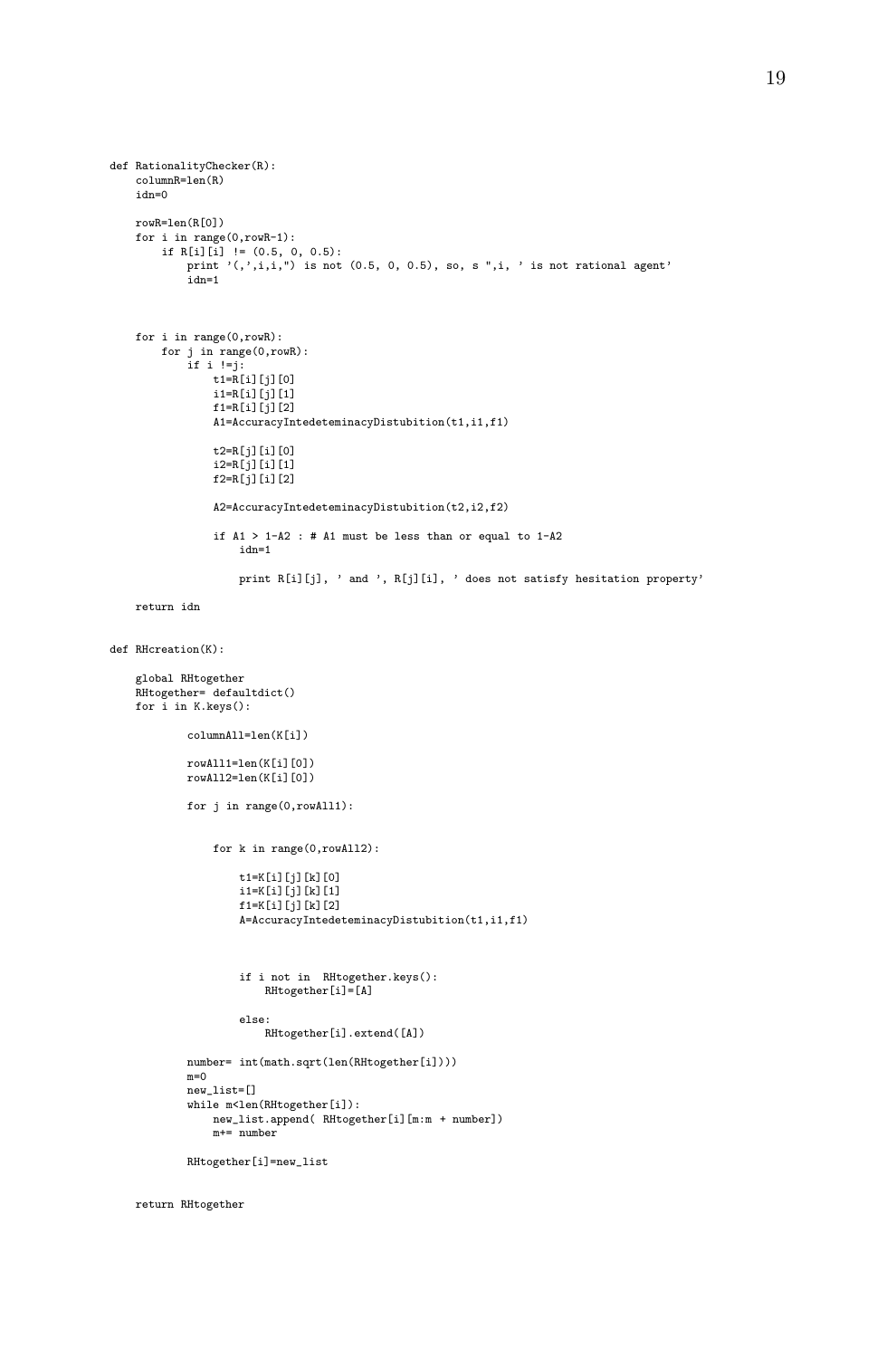```
def OneZero(K):
    global H
    H=defaultdict()
    for i in K.keys():
            columnAllin=len(K[i])
            rowAl1=len(K[i][0])
            for j in range(0,columnAllin):
                 for k in range(0,rowAl1):
                     if K[i][j][k]>0.5:
                         if i not in H:
                             H[i]=[1]else:
                             H[i].append(1)
                     else:
                         if i not in H:
                             H[i]=[0]
                         else:
                             H[i].append(0)
            number= int(math.sqrt(len(H[i])))
            m=0new_list=[]
            while m<len(H[i]):
                 new_list.append( H[i][m:m + number])
                 m+= number
            H[i]=new_list
    return H
def H_pi_ij(K):
    global Hpij
     Hpij= defaultdict()
columnAllin112=len(H)
    for i in range(0,columnAllin112):
        Topij=0
        for j in range(0,columnAllin112):
                 Topij=0
                 for k in H.keys():
                     if i != j:
                         Topij = Topij + H[k][i][j]else:
                         Topij=0
                 aij=str(i+1)+str(j+1)
                 TopijAvarage= Topij/len(H)
                 if aij not in Hpij.keys():
TopijAvarage= Topij/len(H)
                     Hpij[aij]=TopijAvarage
                 else:
                     Hpij[aij]=TopijAvarage
    return Hpij
def Alternative_Ordinary(Hpij):
     global ORD
ORD= defaultdict()
    Number_Of_Alternatives=int(math.sqrt(len(Hpij)))
    for i in range(1,Number_Of_Alternatives+1):
        istr=str(i)
        Top=0
        for k in Hpij.keys():
```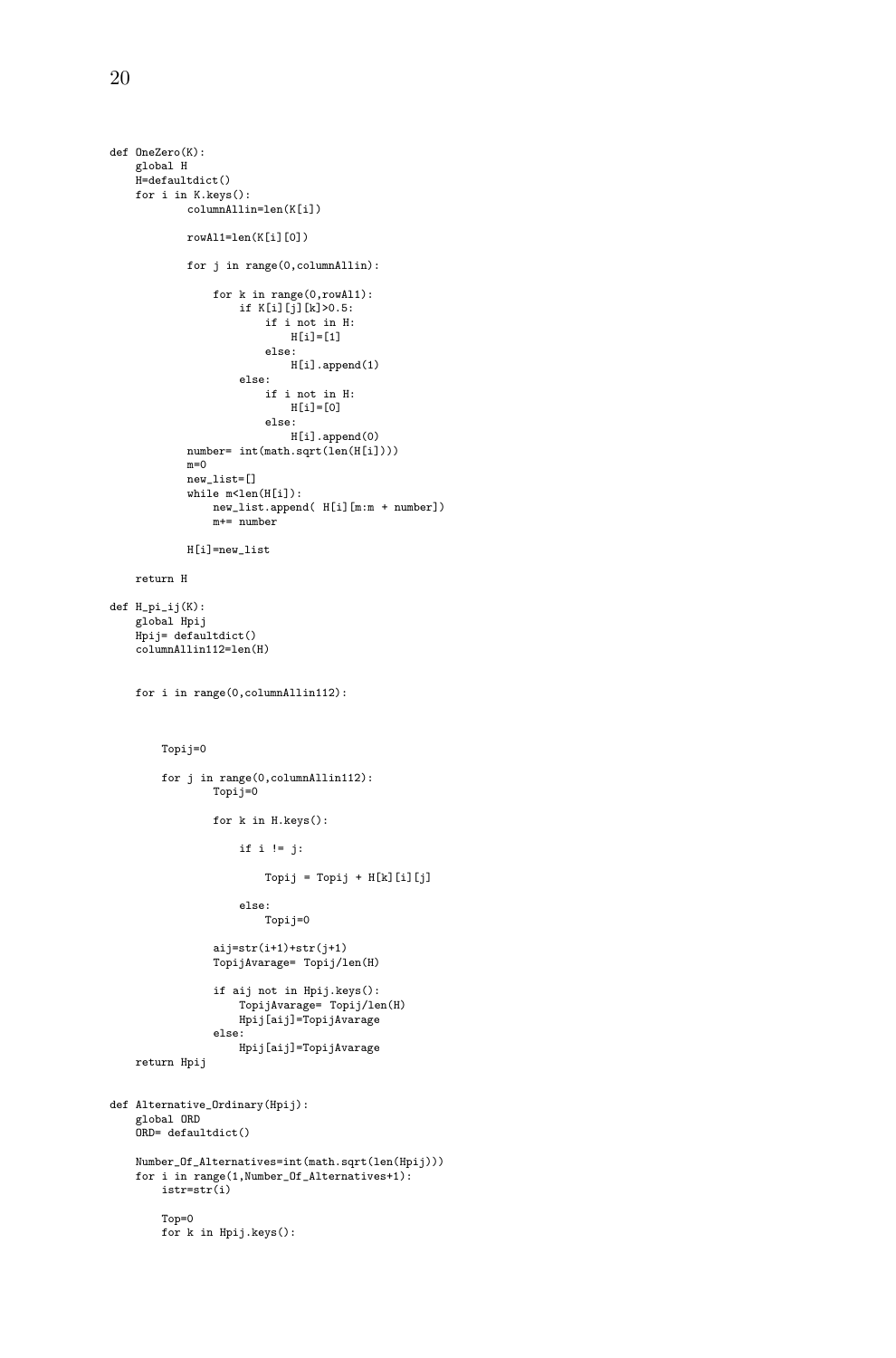```
if istr==k[1]:
```
Top=Top+Hpij[k]

```
TopJavarage= Top/Number_Of_Alternatives
```

```
if istr not in ORD.keys():
istA='Alternative '+istr
     ORD[istA]=TopJavarage
```
else:

ORD[istA]=TopJavarage

return ORD

```
def GroupDecisionWithID(m):
   for i in AllTogether.keys():
       if RationalityChecker(AllTogether[i])==1:
           print 'inconsistent agent'
```
Step1=RHcreation(m) Step2=OneZero(Step1) Step3=H\_pi\_ij(Step2) Step4=Alternative\_Ordinary(Step3)

return Step4